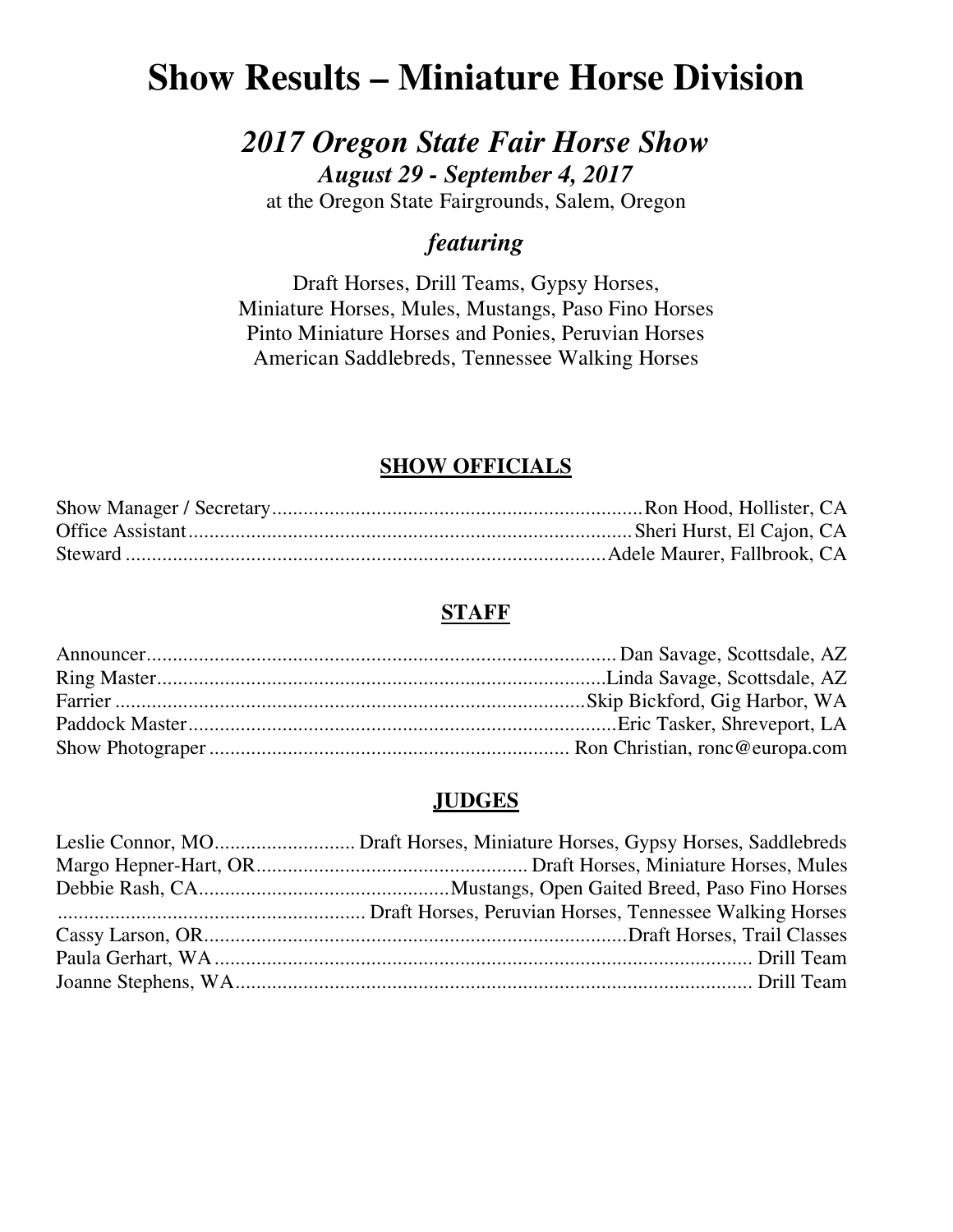### **Miniature Horse Division Judge: Leslie Connor**

| <b>Class</b>                                                      | 2 AMHA Amateur Mares (--DID NOT FILL--)                                                                                                                                                   |                                       |                                                                                      |
|-------------------------------------------------------------------|-------------------------------------------------------------------------------------------------------------------------------------------------------------------------------------------|---------------------------------------|--------------------------------------------------------------------------------------|
| Place No.                                                         | <b>Horse Name</b>                                                                                                                                                                         | <b>Handler Name</b>                   | <b>Owner Name</b>                                                                    |
| <b>Class</b><br>Place No.<br>1st<br>777                           | 3 AMHA Youth Halter Mares<br><b>Horse Name</b><br>Scott Creek Monarch Dee Dee Haylie Lawson<br>No. of Entrants $=$ 1                                                                      | <b>Handler Name</b>                   | <b>Owner Name</b><br>Susan Wilson                                                    |
|                                                                   |                                                                                                                                                                                           |                                       |                                                                                      |
| <b>Class</b><br>Place No.                                         | 4 AMHA AOTE Mares (--DID NOT FILL--)<br><b>Horse Name</b>                                                                                                                                 | <b>Handler Name</b>                   | <b>Owner Name</b>                                                                    |
| <b>Class</b>                                                      | <b>5 AMHA Stock Type Mares</b>                                                                                                                                                            |                                       |                                                                                      |
| Place No.<br>784<br>1st<br>780<br>2nd<br>778<br>3rd<br>790<br>4th | <b>Horse Name</b><br>RHMF Geminis Twinklin Star Julie Hemenway<br>Lazy RS Super Star<br>Scott Creek Exceptional Temptress Erin Jackson<br>RHMF Geminis Shimmering Black Onyx Meghan Figal | <b>Handler Name</b><br>Bambi Roylance | <b>Owner Name</b><br>Julie Hemenway<br>Bambi Roylance<br>Susan Wilson<br>Ronda Figal |
|                                                                   | No. of Entrants $= 4$                                                                                                                                                                     |                                       |                                                                                      |
| <b>Class</b><br>Place No.<br>777<br>1st                           | <b>6 AMHA Junior Mares Weanling/Yearling</b><br><b>Horse Name</b><br>Scott Creek Monarch Dee Dee Eren Jackson                                                                             | <b>Handler Name</b>                   | <b>Owner Name</b><br>Susan Wilson                                                    |
|                                                                   | No. of Entrants $=$ 1                                                                                                                                                                     |                                       |                                                                                      |
| <b>Class</b><br>Place No.                                         | 7 AMHA Junior Mares 2 years old (--DID NOT FILL--)<br><b>Horse Name</b>                                                                                                                   | <b>Handler Name</b>                   | <b>Owner Name</b>                                                                    |
| <b>Class</b><br>Place No.                                         | 8 AMHA Champion and Reserve Junior Mare<br><b>Horse Name</b>                                                                                                                              | <b>Handler Name</b>                   | <b>Owner Name</b>                                                                    |
| 777<br>Ch                                                         | Scott Creek Monarch Dee Dee Eren Jackson                                                                                                                                                  |                                       | Susan Wilson                                                                         |
|                                                                   | No. of Entrants $= 1$                                                                                                                                                                     |                                       |                                                                                      |
| <b>Class</b><br>Place No.<br>781<br>1st                           | 9 AMHA Senior Mares 32" and under<br><b>Horse Name</b><br>Scott Creek Mystical Calendar Girl Jessica Kimball                                                                              | <b>Handler Name</b>                   | <b>Owner Name</b><br>Jessica Kimball                                                 |
|                                                                   | No. of Entrants $= 1$                                                                                                                                                                     |                                       |                                                                                      |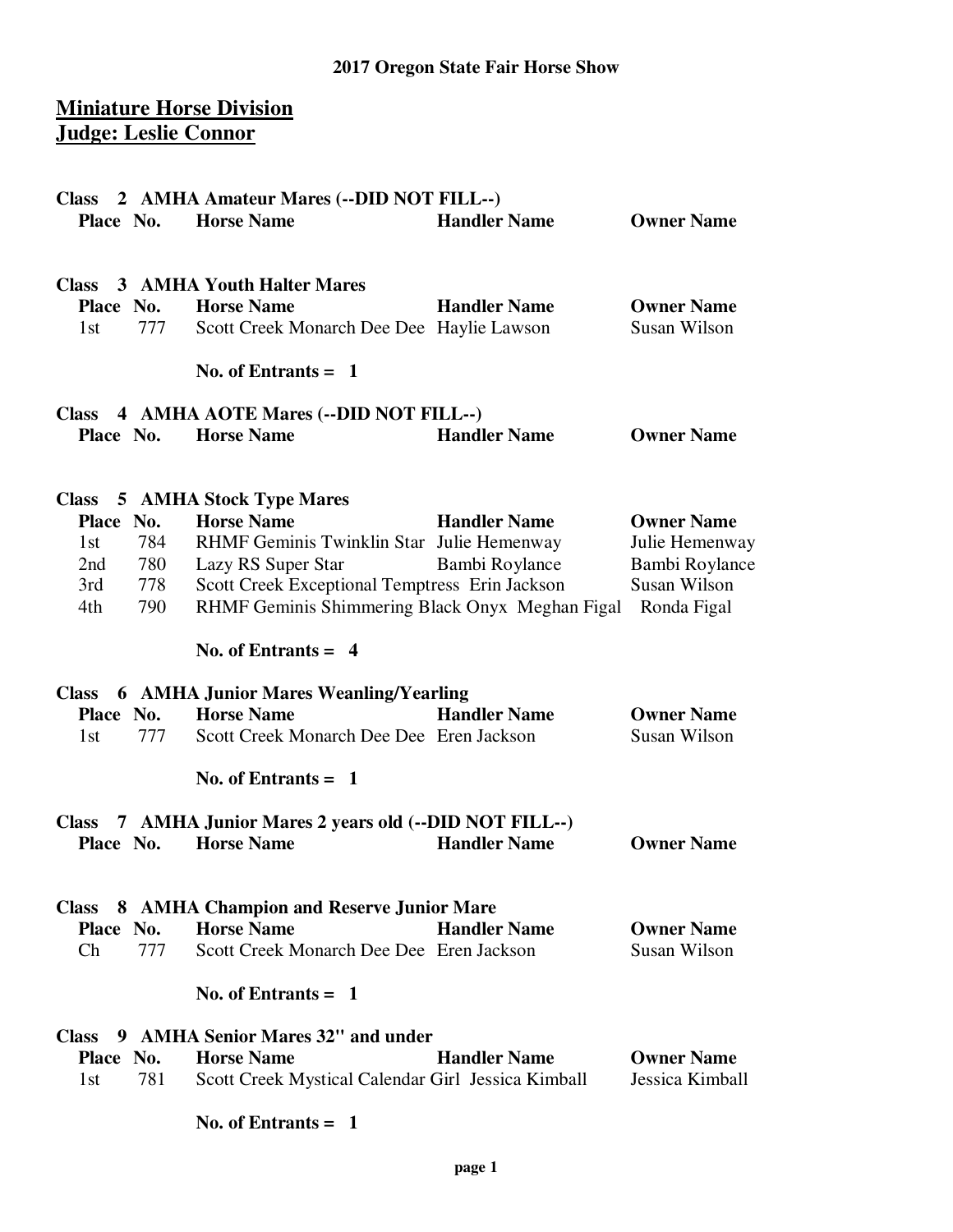|           |     | Class 10 AMHA Senior Mares Over 32"-34"                     |                     |                                                    |
|-----------|-----|-------------------------------------------------------------|---------------------|----------------------------------------------------|
| Place No. |     | <b>Horse Name</b>                                           | <b>Handler Name</b> | <b>Owner Name</b>                                  |
| 1st       | 782 | High Roller Lady Triple Luck Jessica Kimball                |                     | Jessica Kimball                                    |
|           |     |                                                             |                     |                                                    |
|           |     | No. of Entrants $= 1$                                       |                     |                                                    |
|           |     | <b>Class</b> 11 AMHA Champion and Reserve Senior Mare       |                     |                                                    |
| Place No. |     | <b>Horse Name</b>                                           | <b>Handler Name</b> | <b>Owner Name</b>                                  |
| Ch        | 782 | High Roller Lady Triple Luck Jessica Kimball                |                     | Jessica Kimball                                    |
| Res       | 781 | Scott Creek Mystical Calendar Girl Jessica Kimball          |                     | Jessica Kimball                                    |
|           |     | No. of Entrants $= 2$                                       |                     |                                                    |
|           |     | <b>Class</b> 12 AMHA Solid Color Mares                      |                     |                                                    |
| Place No. |     | <b>Horse Name</b>                                           | <b>Handler Name</b> | <b>Owner Name</b>                                  |
| 1st       | 777 | Scott Creek Monarch Dee Dee Katelynn Wilson                 |                     | Susan Wilson                                       |
|           |     | No. of Entrants $= 1$                                       |                     |                                                    |
|           |     | <b>Class</b> 13 AMHA Multi Color Mares                      |                     |                                                    |
| Place No. |     | <b>Horse Name</b>                                           | <b>Handler Name</b> | <b>Owner Name</b>                                  |
| 1st       | 784 | RHMF Geminis Twinklin Star Julie Hemenway                   |                     | Julie Hemenway                                     |
| 2nd       | 790 | RHMF Geminis Shimmering Black Onyx Meghan Figal Ronda Figal |                     |                                                    |
| 3rd       | 778 | Scott Creek Exceptional Temptress Erin Jackson              |                     | Susan Wilson                                       |
|           |     | No. of Entrants = $3$                                       |                     |                                                    |
|           |     | <b>Class</b> 14 AMHA Youth Stock Type Mares or Geldings     |                     |                                                    |
| Place No. |     | <b>Horse Name</b>                                           | <b>Handler Name</b> | <b>Owner Name</b>                                  |
| 1st       | 789 | Hill Creeks Dancin Nickers                                  | Alyssa Goertzen     | Cherie Smith/Kelly Jensen/<br><b>Stacy Wilkers</b> |
| 2nd       | 780 | Lazy RS Super Star                                          | Hazel Clevenger     | Bambi Roylance                                     |
| 3rd       | 778 | Scott Creek Exceptional Temptress Haylie Lawson             |                     | Susan Wilson                                       |
|           |     |                                                             |                     |                                                    |
|           |     | No. of Entrants = $3$                                       |                     |                                                    |
|           |     | Class 15 AMHA Amateur Geldings                              |                     |                                                    |
| Place No. |     | <b>Horse Name</b>                                           | <b>Handler Name</b> | <b>Owner Name</b>                                  |
| 1st       | 783 | RHMF Geminis Sparklin Kid                                   | Cindy Irene Saum    | Cindy Irene Saum                                   |
| 2nd       | 776 | Scott Creek Indis Real Deal                                 | <b>Susan Wilson</b> | Susan Wilson                                       |
|           |     | No. of Entrants $= 2$                                       |                     |                                                    |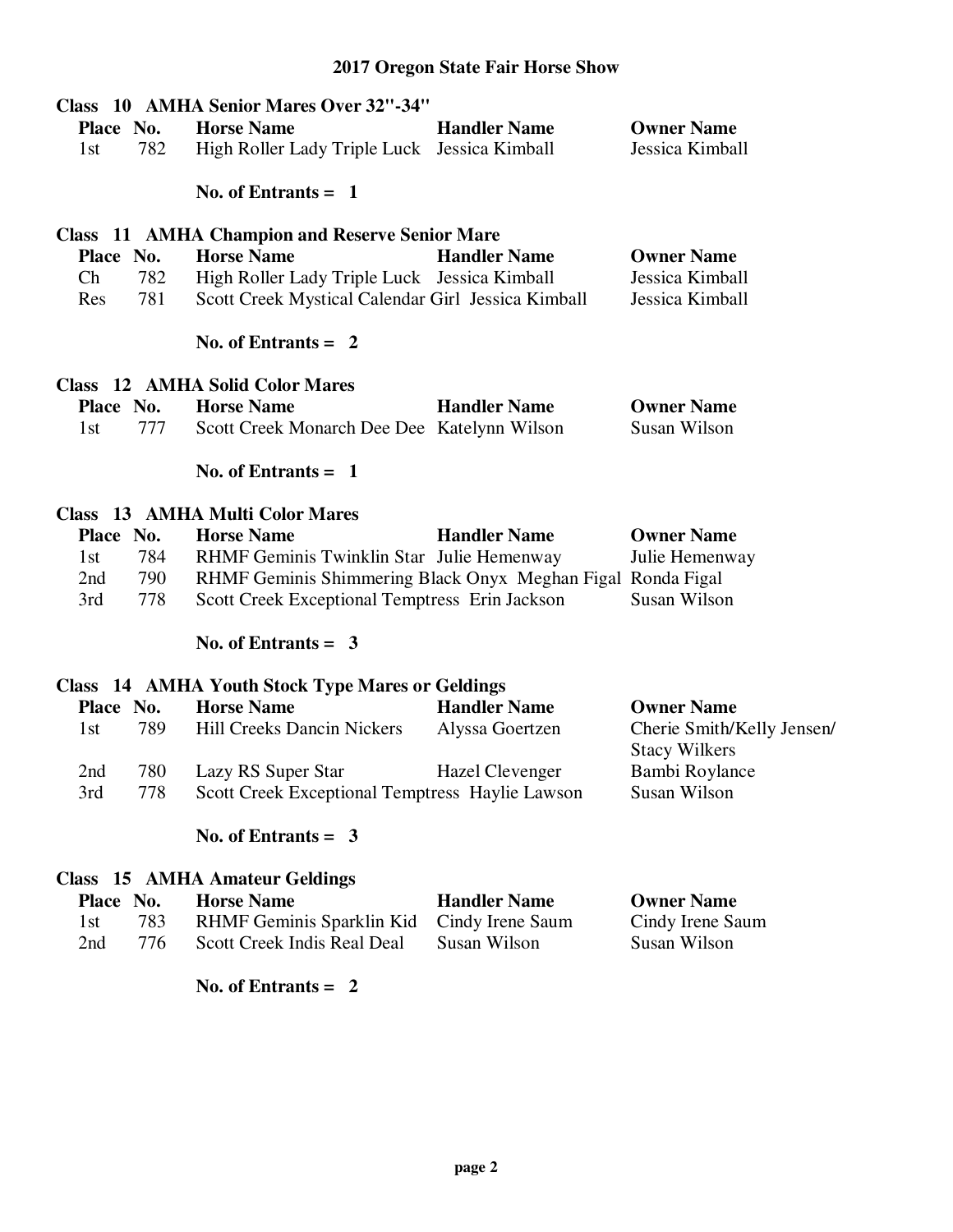|            | <b>Class</b> 16 AMHA Amateur Stock Type Mares                                             |                     |                                         |
|------------|-------------------------------------------------------------------------------------------|---------------------|-----------------------------------------|
| Place No.  | <b>Horse Name</b>                                                                         | <b>Handler Name</b> | <b>Owner Name</b>                       |
| 784<br>1st | RHMF Geminis Twinklin Star Julie Hemenway                                                 |                     | Julie Hemenway                          |
| 780<br>2nd | Lazy RS Super Star                                                                        | Bambi Roylance      | Bambi Roylance                          |
| 778<br>3rd | Scott Creek Exceptional Temptress Susan Wilson                                            |                     | Susan Wilson                            |
|            | No. of Entrants $=$ 3                                                                     |                     |                                         |
|            | Class 17 AMHA Youth Halter Geldings                                                       |                     |                                         |
| Place No.  | <b>Horse Name</b>                                                                         | <b>Handler Name</b> | <b>Owner Name</b>                       |
| 788<br>1st | MS Wishnwells Justin Eclipse Aspen Ruegger                                                |                     | <b>Summer Ruegger</b>                   |
|            | Bonsai Run and Dont Look Back Rebecca Goertzen                                            |                     | <b>Sharon Dickens</b>                   |
| 785<br>2nd |                                                                                           |                     |                                         |
| 3rd<br>776 | Scott Creek Indis Real Deal                                                               | Haylie Lawson       | Susan Wilson                            |
|            | No. of Entrants = $3$                                                                     |                     |                                         |
|            | Class 18 AMHA AOTE Geldings                                                               |                     |                                         |
| Place No.  | <b>Horse Name</b>                                                                         | <b>Handler Name</b> | <b>Owner Name</b>                       |
|            |                                                                                           |                     |                                         |
| 1st<br>783 | RHMF Geminis Sparklin Kid                                                                 | Cindy Irene Saum    | Cindy Irene Saum<br><b>Susan Wilson</b> |
| 776<br>2nd | Scott Creek Indis Real Deal                                                               | Susan Wilson        |                                         |
|            | No. of Entrants $= 2$                                                                     |                     |                                         |
|            | Class 19 AMHA Stock Type Geldings                                                         |                     |                                         |
| Place No.  | <b>Horse Name</b>                                                                         | <b>Handler Name</b> | <b>Owner Name</b>                       |
| 789<br>1st | <b>Hill Creeks Dancin Nickers</b>                                                         | Alyssa Goertzen     | Cherie Smith/Kelly Jensen/              |
|            |                                                                                           |                     | <b>Stacy Wilkers</b>                    |
|            |                                                                                           |                     |                                         |
|            | No. of Entrants $= 1$                                                                     |                     |                                         |
|            | Class 20 AMHA Junior Geldings (--DID NOT FILL--)                                          |                     |                                         |
|            | <b>Place No. Horse Name Handler Name</b>                                                  |                     | <b>Owner Name</b>                       |
|            |                                                                                           |                     |                                         |
| Place No.  | Class 21 AMHA Champion and Reserve Junior Gelding (--DID NOT FILL--)<br><b>Horse Name</b> | <b>Handler Name</b> | <b>Owner Name</b>                       |
|            |                                                                                           |                     |                                         |
|            |                                                                                           |                     |                                         |
|            | <b>Class</b> 22 AMHA Senior Geldings                                                      |                     |                                         |
| Place No.  | <b>Horse Name</b>                                                                         | <b>Handler Name</b> | <b>Owner Name</b>                       |
| 783<br>1st | RHMF Geminis Sparklin Kid                                                                 | Cindy Irene Saum    | Cindy Irene Saum                        |
| 785<br>2nd | Bonsai Run and Dont Look Back Sharon Dickens                                              |                     | <b>Sharon Dickens</b>                   |
| 3rd<br>776 | Scott Creek Indis Real Deal                                                               | <b>Susan Wilson</b> | Susan Wilson                            |
|            | No. of Entrants $=$ 3                                                                     |                     |                                         |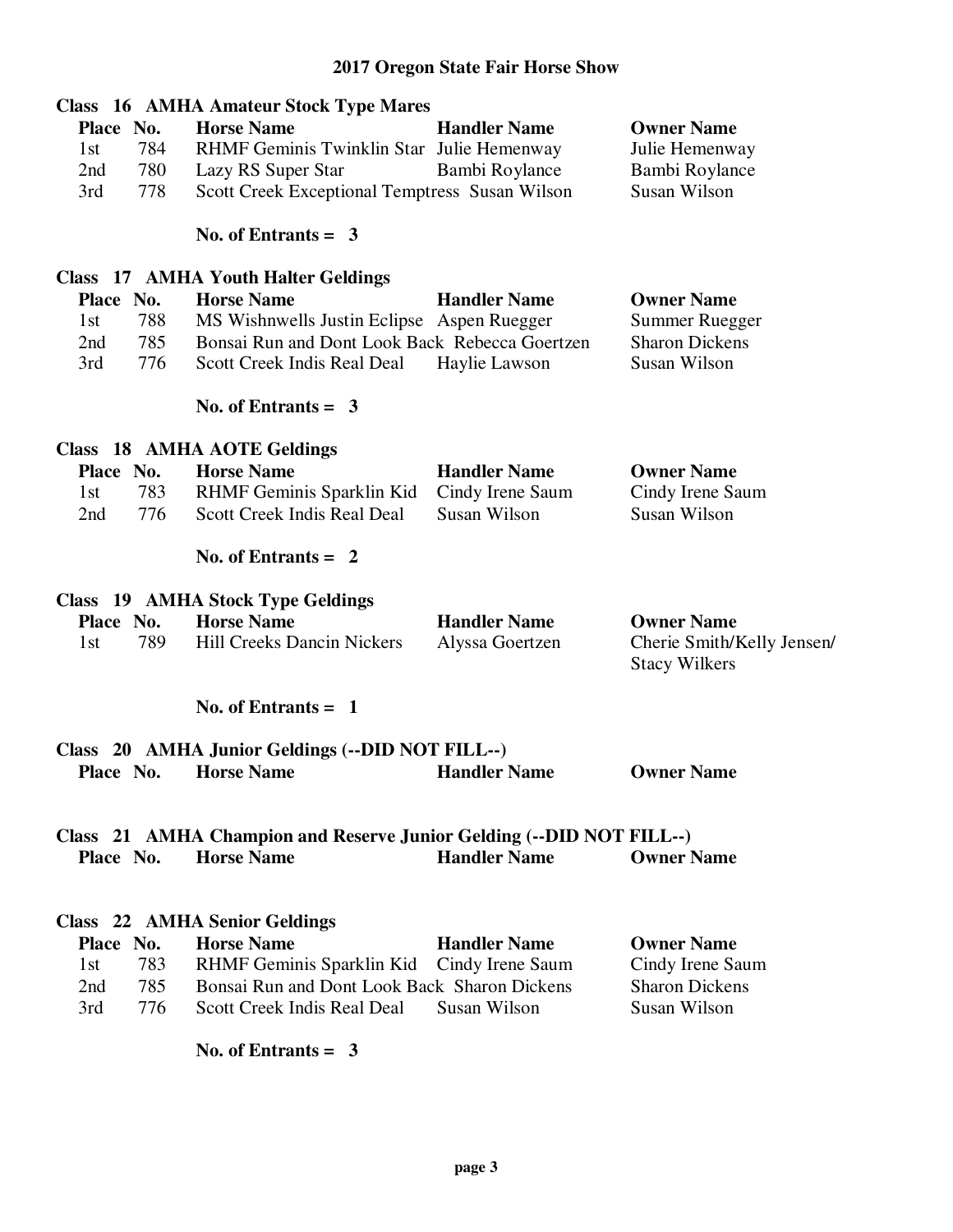|                      | <b>Class</b> 23 AMHA Champion and Reserve Senior Gelding              |                                 |                              |
|----------------------|-----------------------------------------------------------------------|---------------------------------|------------------------------|
| Place No.            | <b>Horse Name</b>                                                     | <b>Handler Name</b>             | <b>Owner Name</b>            |
| Ch<br>783            | RHMF Geminis Sparklin Kid Cindy Irene Saum                            |                                 | Cindy Irene Saum             |
| 785<br>Res           | Bonsai Run and Dont Look Back Sharon Dickens                          |                                 | <b>Sharon Dickens</b>        |
|                      |                                                                       |                                 |                              |
|                      | No. of Entrants = $3$                                                 |                                 |                              |
|                      | Class 25 AMHA Amateur Stock Type Geldings (--DID NOT FILL--)          |                                 |                              |
| Place No.            | <b>Horse Name</b>                                                     | <b>Handler Name</b>             | <b>Owner Name</b>            |
|                      |                                                                       |                                 |                              |
|                      | Class 26 AMHA Amateur Stock Type Stallions (--DID NOT FILL--)         |                                 |                              |
| Place No.            | <b>Horse Name</b>                                                     | <b>Handler Name</b>             | <b>Owner Name</b>            |
|                      |                                                                       |                                 |                              |
|                      |                                                                       |                                 |                              |
|                      | <b>Class</b> 27 AMHA Amateur Stallions                                |                                 |                              |
| Place No.            | <b>Horse Name</b>                                                     | <b>Handler Name</b>             | <b>Owner Name</b>            |
| 1st                  | 787 Winsome Monarchs Best Foot Forward Kelsey Logue                   |                                 | Kelsey Logue                 |
| 2nd<br>779           | Scott Creek Indi Go Mo                                                | <b>Ellen Nalley</b>             | <b>James or Ellen Nalley</b> |
|                      | No. of Entrants $= 2$                                                 |                                 |                              |
|                      | <b>Class</b> 28 AMHA AOTE Stallions                                   |                                 |                              |
| Place No.            | <b>Horse Name</b>                                                     | <b>Handler Name</b>             | <b>Owner Name</b>            |
| 1st<br>779           | Scott Creek Indi Go Mo                                                | <b>Ellen Nalley</b>             | James or Ellen Nalley        |
|                      |                                                                       |                                 |                              |
|                      | No. of Entrants $= 1$                                                 |                                 |                              |
|                      | Class 29 AMHA Stock Type Stallions (--DID NOT FILL--)                 |                                 |                              |
| Place No.            | <b>Horse Name</b>                                                     | <b>Handler Name</b>             | <b>Owner Name</b>            |
|                      |                                                                       |                                 |                              |
|                      |                                                                       |                                 |                              |
|                      | Class 30 AMHA Junior Stallions Weanlings/Yearlings (--DID NOT FILL--) |                                 |                              |
| Place No. Horse Name |                                                                       | <b>Handler Name Corner Name</b> |                              |
|                      |                                                                       |                                 |                              |
|                      | Class 31 AMHA Junior Stallions 2 years old (--DID NOT FILL--)         |                                 |                              |
| Place No. Horse Name |                                                                       | <b>Handler Name</b>             | <b>Owner Name</b>            |
|                      |                                                                       |                                 |                              |
|                      | Class 32 AMHA Champion and Reserve Junior Stallion (--DID NOT FILL--) |                                 |                              |
| Place No.            | <b>Horse Name</b>                                                     | <b>Handler Name</b>             | <b>Owner Name</b>            |
|                      |                                                                       |                                 |                              |
|                      |                                                                       |                                 |                              |
|                      | Class 33 AMHA Senior Stallion 32" and under                           |                                 |                              |
| Place No.            | <b>Horse Name</b>                                                     | <b>Handler Name</b>             | <b>Owner Name</b>            |
| 1st                  | 787 Winsome Monarchs Best Foot Forward Kelsey Logue Kelsey Logue      |                                 |                              |
|                      | No. of Entrants $= 1$                                                 |                                 |                              |
|                      |                                                                       |                                 |                              |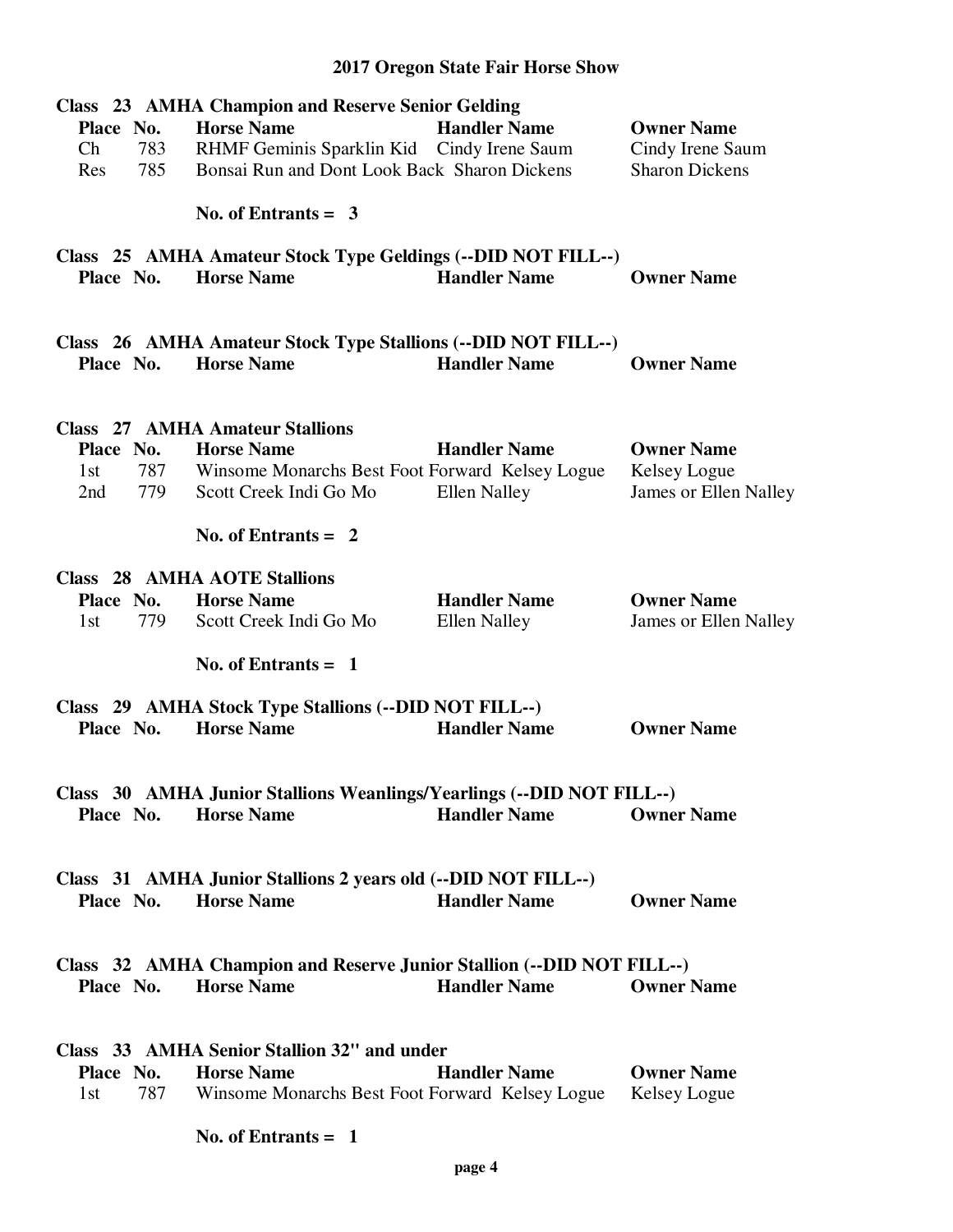|           |     | Class 34 AMHA Senior Stallion Over 32"-34"                |                     |                                                    |
|-----------|-----|-----------------------------------------------------------|---------------------|----------------------------------------------------|
| Place No. |     | <b>Horse Name</b>                                         | <b>Handler Name</b> | <b>Owner Name</b>                                  |
| 1st       | 779 | Scott Creek Indi Go Mo                                    | Ellen Nalley        | James or Ellen Nalley                              |
|           |     | No. of Entrants $= 1$                                     |                     |                                                    |
|           |     | <b>Class 35 AMHA Champion and Reserve Senior Stallion</b> |                     |                                                    |
| Place No. |     | <b>Horse Name</b>                                         | <b>Handler Name</b> | <b>Owner Name</b>                                  |
| Ch        | 787 | Winsome Monarchs Best Foot Forward Kelsey Logue           |                     | Kelsey Logue                                       |
| Res       | 779 | Scott Creek Indi Go Mo                                    | Ellen Nalley        | <b>James or Ellen Nalley</b>                       |
|           |     | No. of Entrants $= 2$                                     |                     |                                                    |
|           |     | Class 36 AMHA Solid Color Stallion and Gelding            |                     |                                                    |
| Place No. |     | <b>Horse Name</b>                                         | <b>Handler Name</b> | <b>Owner Name</b>                                  |
| 1st       | 789 | <b>Hill Creeks Dancin Nickers</b>                         | Alyssa Goertzen     | Cherie Smith/Kelly Jensen/<br><b>Stacy Wilkers</b> |
|           |     | No. of Entrants = $1$                                     |                     |                                                    |
|           |     | Class 37 AMHA Multi Color Stallion and Gelding            |                     |                                                    |
| Place No. |     | <b>Horse Name</b>                                         | <b>Handler Name</b> | <b>Owner Name</b>                                  |
| 1st       | 788 | MS Wishnwells Justin Eclipse Aspen Ruegger                |                     | <b>Summer Ruegger</b>                              |
| 2nd       | 783 | RHMF Geminis Sparklin Kid Cindy Irene Saum                |                     | Cindy Irene Saum                                   |
| 3rd       | 785 | Bonsai Run and Dont Look Back Sharon Dickens              |                     | <b>Sharon Dickens</b>                              |

#### **No. of Entrants = 3**

|      |           | Class 38 AMHA Supreme Halter (All 1st Place Horses from AMHA Halter Classes) |                     |                   |
|------|-----------|------------------------------------------------------------------------------|---------------------|-------------------|
|      | Place No. | <b>Horse Name</b>                                                            | <b>Handler Name</b> | <b>Owner Name</b> |
| Ch.  | 783       | RHMF Geminis Sparklin Kid Cindy Irene Saum                                   |                     | Cindy Irene Saum  |
| Res. | 787       | Winsome Monarchs Best Foot Forward Kelsey Logue                              |                     | Kelsey Logue      |

### **No. of Entrants = 3**

### **Class 39 AMHA Developmental Challenged Halter Mare or Gelding (non-rated)**

|      | Place No. | <b>Horse Name</b>                        | <b>Handler Name</b> | <b>Owner Name</b> |
|------|-----------|------------------------------------------|---------------------|-------------------|
| 1st. | 777       | Scott Creek Monarch Dee Dee Susan Wilson |                     | Susan Wilson      |
| 2nd  | 786.      | VFM Tour De France                       | Brian Logue         | Kelsey Logue      |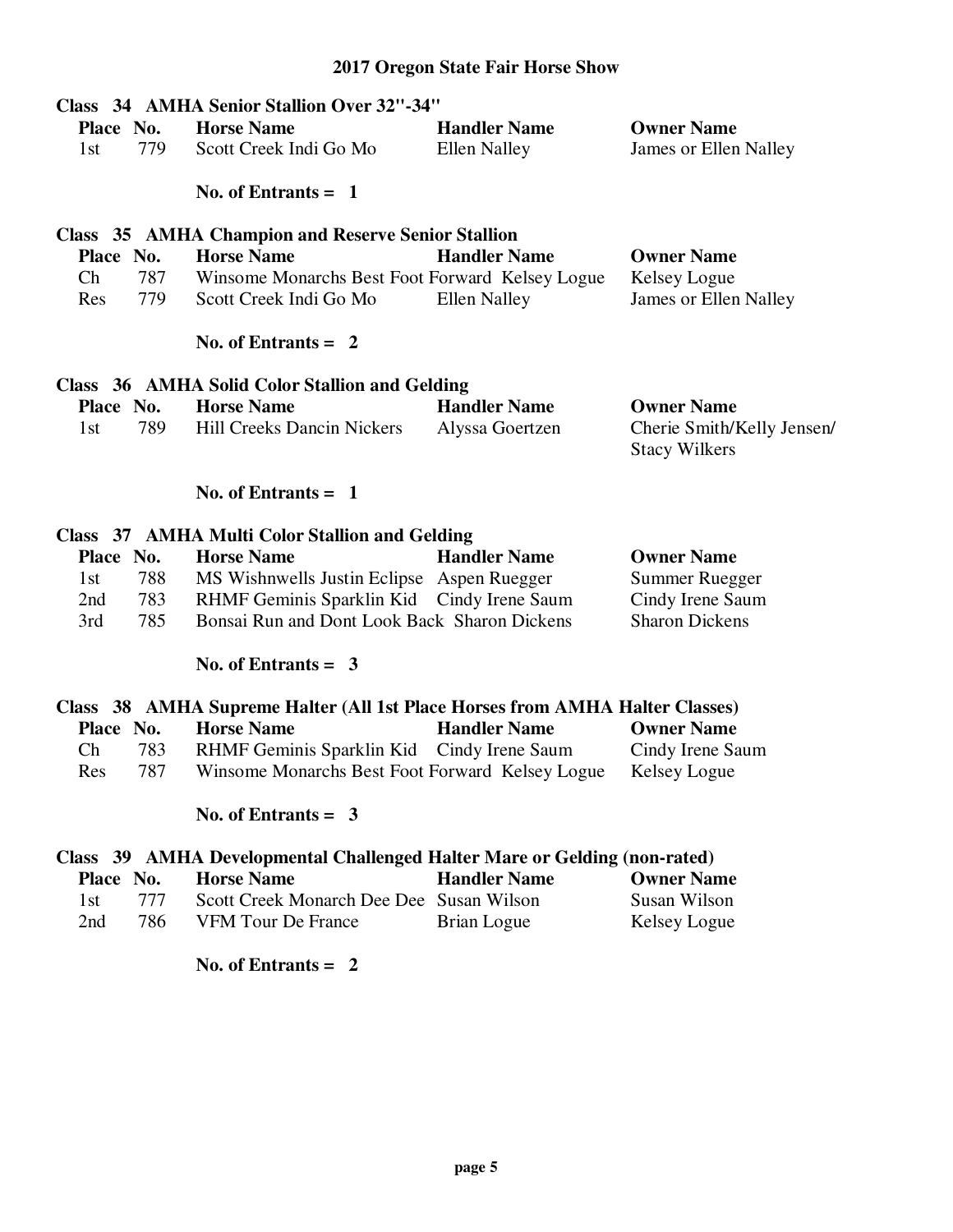|                                                |                                                                                                     |                                        | Class 40 AMHA Champion and Reserve Open Stock Type Horses (Mares, Geldings, Stallions) (non- |
|------------------------------------------------|-----------------------------------------------------------------------------------------------------|----------------------------------------|----------------------------------------------------------------------------------------------|
| rated)<br>Place No.<br>Ch<br>784<br>Res<br>789 | <b>Horse Name</b><br>RHMF Geminis Twinklin Star Julie Hemenway<br><b>Hill Creeks Dancin Nickers</b> | <b>Handler Name</b><br>Alyssa Goertzen | <b>Owner Name</b><br>Julie Hemenway<br>Cherie Smith/Kelly Jensen/<br><b>Stacy Wilkers</b>    |
|                                                | No. of Entrants = $3$                                                                               |                                        |                                                                                              |
|                                                | Class 41 AMHA Champion and Reserve Amateur Stock Type Horses (Mares, Geldings, Stallions)           |                                        |                                                                                              |
| (non-rated)<br>Place No.                       | <b>Horse Name</b>                                                                                   | <b>Handler Name</b>                    | <b>Owner Name</b>                                                                            |
| Ch<br>784                                      | RHMF Geminis Twinklin Star Julie Hemenway                                                           |                                        | Julie Hemenway                                                                               |
| 780<br>Res                                     | Lazy RS Super Star                                                                                  | Bambi Roylance                         | Bambi Roylance                                                                               |
|                                                | No. of Entrants $= 2$                                                                               |                                        |                                                                                              |
|                                                | Class 42 AMHA Produce of Dam (non-rated) (--DID NOT FILL--)                                         |                                        |                                                                                              |
| Place No.                                      | <b>Horse Name</b>                                                                                   | <b>Handler Name</b>                    | <b>Owner Name</b>                                                                            |
|                                                |                                                                                                     |                                        |                                                                                              |
| Place No.                                      | Class 43 AMHA Get of Sire (non-rated) (--DID NOT FILL--)<br><b>Horse Name</b>                       | <b>Handler Name</b>                    | <b>Owner Name</b>                                                                            |
|                                                | Class 45 AMHA Adult Showmanship                                                                     |                                        |                                                                                              |
| Place No.                                      | <b>Horse Name</b>                                                                                   | <b>Handler Name</b>                    | <b>Owner Name</b>                                                                            |
| 781<br>1st                                     | Scott Creek Mystical Calendar Girl Jessica Kimball                                                  |                                        | Jessica Kimball                                                                              |
|                                                | No. of Entrants $= 1$                                                                               |                                        |                                                                                              |
|                                                | Class 46 AMHA Youth Showmanship                                                                     |                                        |                                                                                              |
|                                                | Place No. Horse Name                                                                                | <b>Handler Name</b>                    | <b>Owner Name</b>                                                                            |
| 789<br>1st                                     | <b>Hill Creeks Dancin Nickers</b>                                                                   | Alyssa Goertzen                        | Cherie Smith/Kelly Jensen/<br><b>Stacy Wilkers</b>                                           |
| 793<br>2nd                                     | Dayspring Solomons Song                                                                             | Keira Ward                             | Keira Ward & Hayley Savedra                                                                  |
|                                                | No. of Entrants $= 2$                                                                               |                                        |                                                                                              |
| Class 47 AMHA Liberty                          |                                                                                                     |                                        |                                                                                              |
| Place No.                                      | <b>Horse Name</b>                                                                                   | <b>Handler Name</b>                    | <b>Owner Name</b>                                                                            |
| 787<br>1st                                     | Winsome Monarchs Best Foot Forward Kelsey Logue                                                     |                                        | Kelsey Logue                                                                                 |

2nd 791 MS Wish N Wells Justa Desperado Meghan Figal Ronda Figal 3rd 790 RHMF Geminis Shimmering Black Onyx Ronda Figal Ronda Figal 4th 778 Scott Creek Exceptional Temptress Susan Wilson Susan Wilson

- 4th 778 Scott Creek Exceptional Temptress Susan Wilson Susan Wilson<br>5th 777 Scott Creek Monarch Dee Dee Susan Wilson Susan Wilson
- 5th 777 Scott Creek Monarch Dee Dee Susan Wilson Susan Wilson<br>6th 776 Scott Creek Indis Real Deal Susan Wilson Susan Wilson Scott Creek Indis Real Deal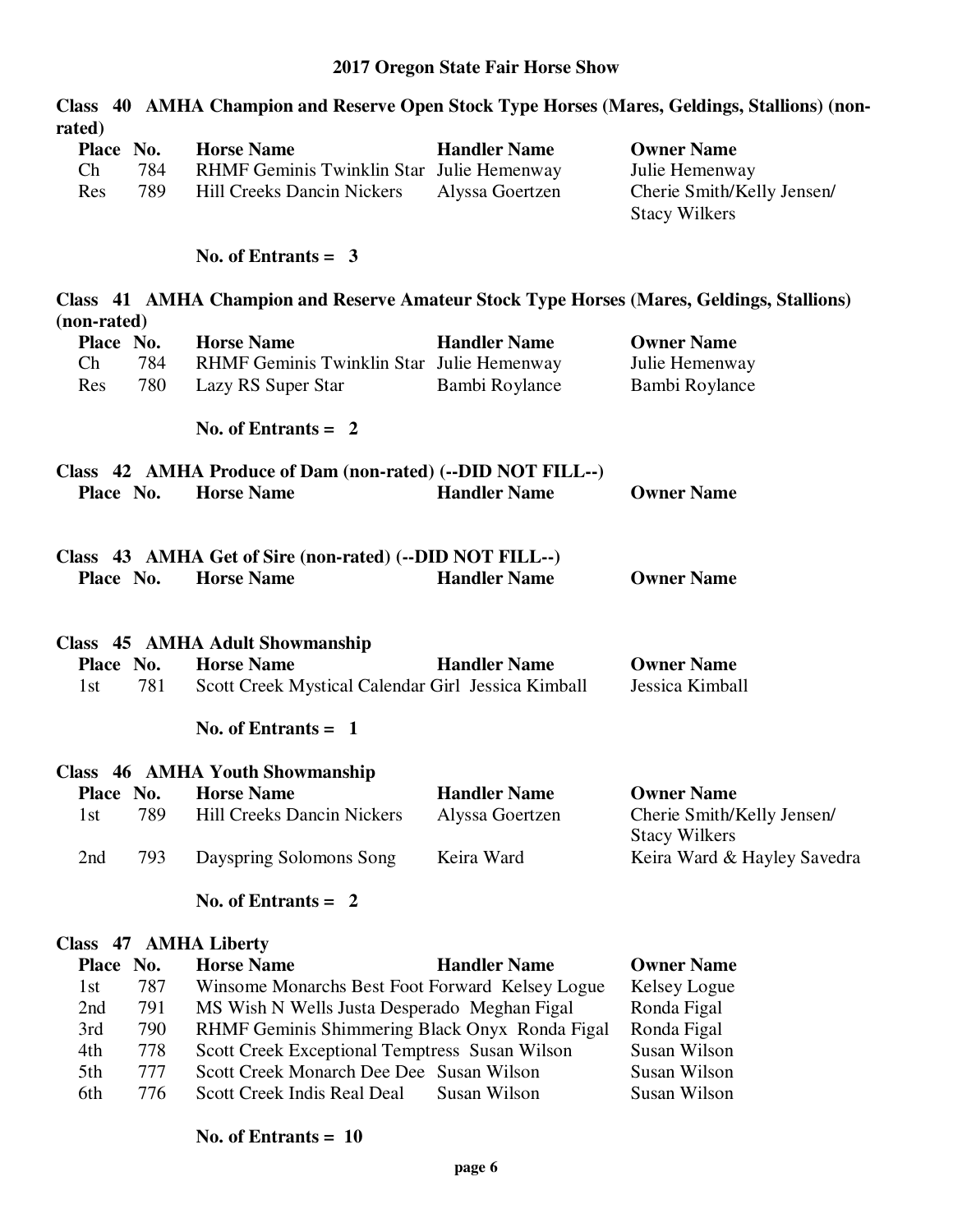### **Class 49 AMHA Country Pleasure Driving, 32" and Under (--DID NOT FILL--) Place No. Horse Name Driver Name Owner Name**

|           |     | Class 50 AMHA Country Pleasure Driving, Over 32" to 34" |                    |                                                   |
|-----------|-----|---------------------------------------------------------|--------------------|---------------------------------------------------|
| Place No. |     | <b>Horse Name</b>                                       | <b>Driver Name</b> | <b>Owner Name</b>                                 |
| 1st.      | 789 | <b>Hill Creeks Dancin Nickers</b>                       | Alyssa Goertzen    | Cherie Smith/Kelly Jensen<br><b>Stacy Wilkers</b> |

### **No. of Entrants = 1**

|           | Class 51 AMHA Country Pleasure Driving Geldings |                                              |                    |                                                   |  |  |
|-----------|-------------------------------------------------|----------------------------------------------|--------------------|---------------------------------------------------|--|--|
| Place No. |                                                 | <b>Horse Name</b>                            | <b>Driver Name</b> | <b>Owner Name</b>                                 |  |  |
| 1st -     | 789                                             | <b>Hill Creeks Dancin Nickers</b>            | Alyssa Goertzen    | Cherie Smith/Kelly Jensen<br><b>Stacy Wilkers</b> |  |  |
| 2nd       | 791                                             | MS Wish N Wells Justa Desperado Meghan Figal |                    | Ronda Figal                                       |  |  |

 **No. of Entrants = 2** 

|           |                   | Class 52 AMHA Country Pleasure Driving Stallions (--DID NOT FILL--) |                   |
|-----------|-------------------|---------------------------------------------------------------------|-------------------|
| Place No. | <b>Horse Name</b> | <b>Driver Name</b>                                                  | <b>Owner Name</b> |

### **Class 53 AMHA Country Pleasure Driving Mares (--DID NOT FILL--) Place No. Horse Name Driver Name Owner Name**

|           |     | Class 54 AMHA Youth Halter Obstacle |                     |                                                    |
|-----------|-----|-------------------------------------|---------------------|----------------------------------------------------|
| Place No. |     | <b>Horse Name</b>                   | <b>Handler Name</b> | <b>Owner Name</b>                                  |
| 1st -     | 789 | <b>Hill Creeks Dancin Nickers</b>   | Alyssa Goertzen     | Cherie Smith/Kelly Jensen/<br><b>Stacy Wilkers</b> |
| DO.       | 780 | Lazy RS Super Star                  | Hazel Clevenger     | Bambi Roylance                                     |

 **No. of Entrants = 2** 

### **Class 55 AMHA Amateur Halter Obstacle**

| Place No. |     | <b>Horse Name</b>                                  | <b>Handler Name</b> | <b>Owner Name</b> |
|-----------|-----|----------------------------------------------------|---------------------|-------------------|
| 1st       | 786 | <b>VFM Tour De France</b>                          | Kelsey Logue        | Kelsey Logue      |
| 2nd       | 780 | Lazy RS Super Star                                 | Bambi Roylance      | Bambi Roylance    |
| 3rd       | 782 | High Roller Lady Triple Luck Jessica Kimball       |                     | Jessica Kimball   |
| 4th       | 776 | Scott Creek Indis Real Deal                        | Susan Wilson        | Susan Wilson      |
| DO.       | 781 | Scott Creek Mystical Calendar Girl Jessica Kimball |                     | Jessica Kimball   |
|           |     |                                                    |                     |                   |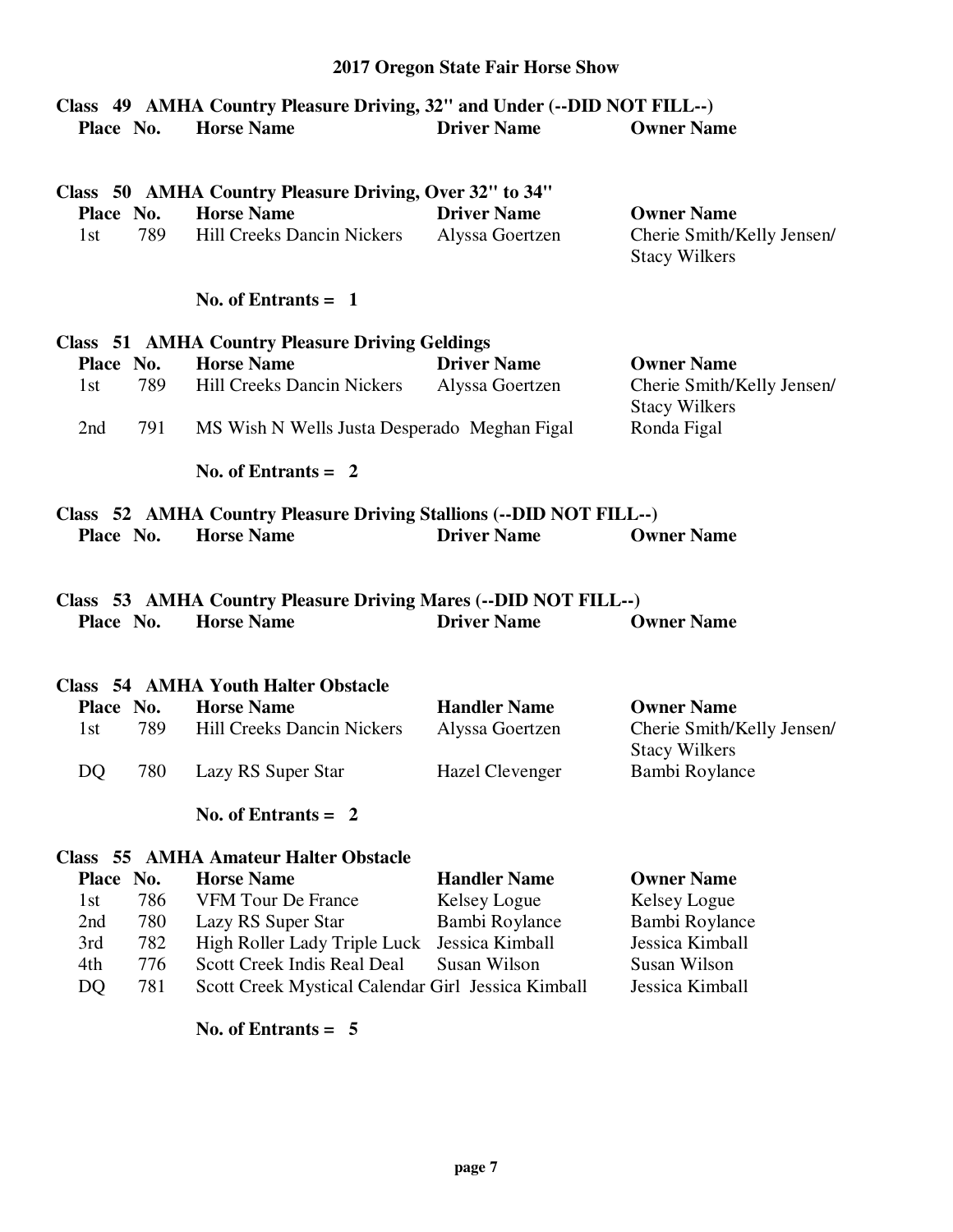| Place No.<br>1st<br>2nd<br>DQ | 781<br>776<br>782 | Class 56 AMHA Open Halter Obstacle<br><b>Horse Name</b><br>Scott Creek Mystical Calendar Girl Jessica Kimball<br>Scott Creek Indis Real Deal<br>High Roller Lady Triple Luck | <b>Handler Name</b><br>Susan Wilson<br>Jessica Kimball | <b>Owner Name</b><br>Jessica Kimball<br>Susan Wilson<br>Jessica Kimball |
|-------------------------------|-------------------|------------------------------------------------------------------------------------------------------------------------------------------------------------------------------|--------------------------------------------------------|-------------------------------------------------------------------------|
|                               |                   | No. of Entrants = $3$                                                                                                                                                        |                                                        |                                                                         |
|                               |                   | <b>Class 57 AMHA Amateur Obstacle Driving</b>                                                                                                                                |                                                        |                                                                         |
| Place No.<br>1st              | 790               | <b>Horse Name</b><br>RHMF Geminis Shimmering Black Onyx Ronda Figal                                                                                                          | <b>Driver Name</b>                                     | <b>Owner Name</b><br>Ronda Figal                                        |
|                               |                   | No. of Entrants $= 1$                                                                                                                                                        |                                                        |                                                                         |
|                               |                   | Class 58 AMHA Open Obstacle Driving (--DID NOT FILL--)                                                                                                                       |                                                        |                                                                         |
| Place No.                     |                   | <b>Horse Name</b>                                                                                                                                                            | <b>Driver Name</b>                                     | <b>Owner Name</b>                                                       |
| Place No.                     |                   | Class 59 AMHA Youth Obstacle Driving (--DID NOT FILL--)<br><b>Horse Name</b>                                                                                                 | <b>Driver Name</b>                                     | <b>Owner Name</b>                                                       |
|                               |                   | <b>Class</b> 60 AMHA Youth Hunter                                                                                                                                            |                                                        |                                                                         |
| Place No.                     |                   | <b>Horse Name</b>                                                                                                                                                            | <b>Handler Name</b>                                    | <b>Owner Name</b>                                                       |
| 1st                           | 789               | <b>Hill Creeks Dancin Nickers</b>                                                                                                                                            | Alyssa Goertzen                                        | Cherie Smith/Kelly Jensen/<br><b>Stacy Wilkers</b>                      |
| 2nd                           | 785               | Bonsai Run and Dont Look Back Alyssa Goertzen                                                                                                                                |                                                        | <b>Sharon Dickens</b>                                                   |
| 3rd                           | 781               | Scott Creek Mystical Calendar Girl Rebecca Goertzen                                                                                                                          |                                                        | Jessica Kimball                                                         |
|                               |                   | No. of Entrants = $3$                                                                                                                                                        |                                                        |                                                                         |
|                               |                   | <b>Class</b> 61 AMHA Amateur Hunter                                                                                                                                          |                                                        |                                                                         |
| Place No.                     |                   | <b>Horse Name</b>                                                                                                                                                            | <b>Handler Name</b>                                    | <b>Owner Name</b>                                                       |
| 1st                           | 791               | MS Wish N Wells Justa Desperado Meghan Figal                                                                                                                                 |                                                        | Ronda Figal                                                             |
| 2nd                           | 782               | High Roller Lady Triple Luck Jessica Kimball                                                                                                                                 |                                                        | Jessica Kimball                                                         |
|                               |                   |                                                                                                                                                                              |                                                        |                                                                         |
| 3rd                           | 781               | Scott Creek Mystical Calendar Girl Jessica Kimball                                                                                                                           |                                                        | Jessica Kimball                                                         |

### **No. of Entrants = 4**

### **Class 62 AMHA Open Hunter**

| Place No. |      | <b>Horse Name</b>                                  | <b>Handler Name</b> | <b>Owner Name</b>     |
|-----------|------|----------------------------------------------------|---------------------|-----------------------|
| 1st       | 785. | Bonsai Run and Dont Look Back Alyssa Goertzen      |                     | <b>Sharon Dickens</b> |
| 2nd       | 791  | MS Wish N Wells Justa Desperado Meghan Figal       |                     | Ronda Figal           |
| 3rd       | 781  | Scott Creek Mystical Calendar Girl Jessica Kimball |                     | Jessica Kimball       |
| 4th       | 782  | High Roller Lady Triple Luck Jessica Kimball       |                     | Jessica Kimball       |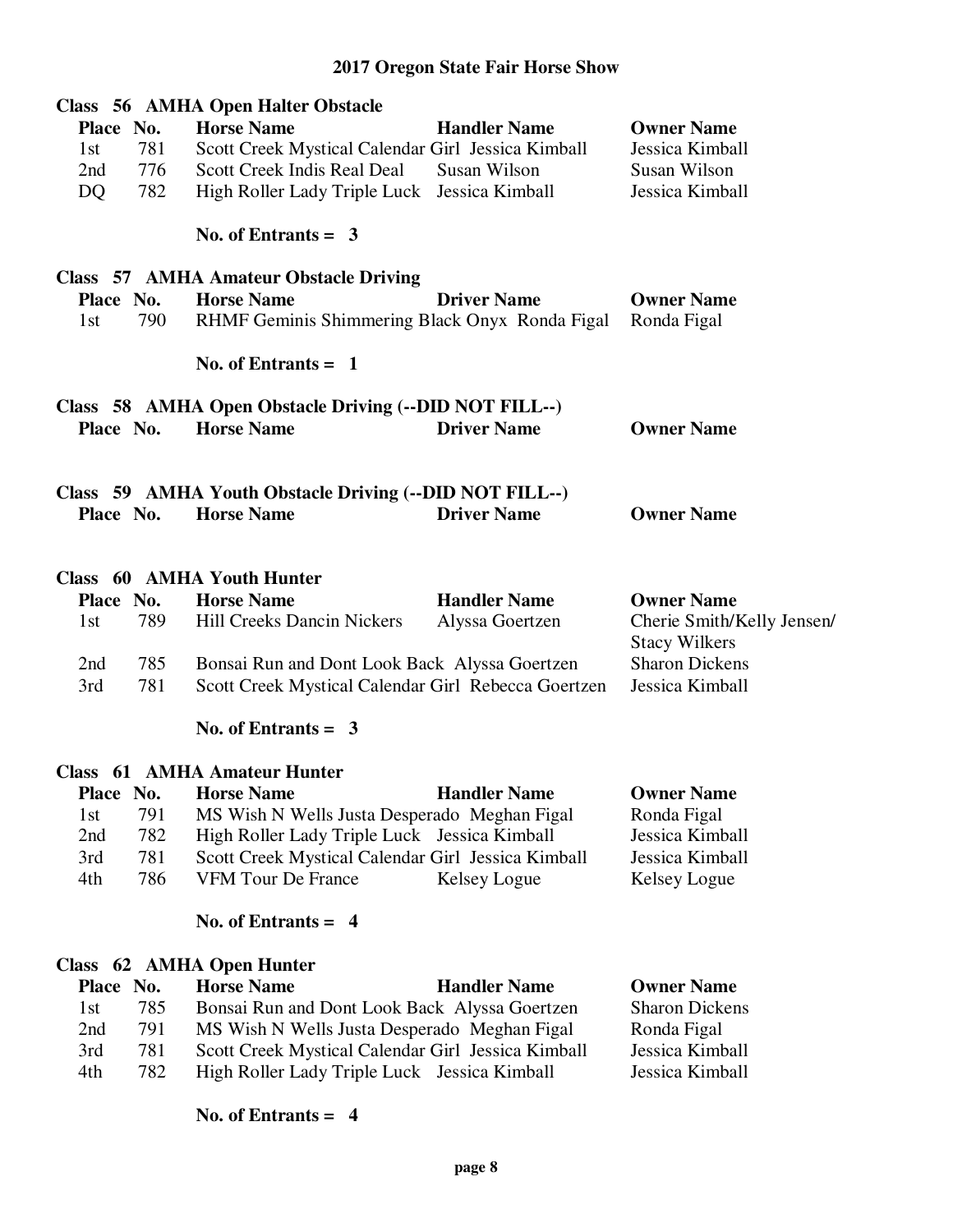|            | Class 63 AMHA Developmental Challenged Hunter 2 Jumps (non-rated) |                     |                   |
|------------|-------------------------------------------------------------------|---------------------|-------------------|
| Place No.  | <b>Horse Name</b>                                                 | <b>Handler Name</b> | <b>Owner Name</b> |
| 786<br>1st | <b>VFM Tour De France</b>                                         | <b>Brian Logue</b>  | Kelsey Logue      |
|            | No. of Entrants $= 1$                                             |                     |                   |
|            | Class 64 AMHA Youth Jumper (--DID NOT FILL--)                     |                     |                   |
| Place No.  | <b>Horse Name</b>                                                 | <b>Handler Name</b> | <b>Owner Name</b> |
|            | Class 65 AMHA Amateur Jumper (--DID NOT FILL--)                   |                     |                   |
| Place No.  | <b>Horse Name</b>                                                 | <b>Handler Name</b> | <b>Owner Name</b> |
|            |                                                                   |                     |                   |
|            | Class 66 AMHA Open Jumper (--DID NOT FILL--)                      |                     |                   |
| Place No.  | <b>Horse Name</b>                                                 | <b>Handler Name</b> | <b>Owner Name</b> |
|            |                                                                   |                     |                   |
|            | <b>Class 84 AMHA Ladies Country Pleasure Driving</b>              |                     |                   |
| Place No.  | <b>Horse Name</b>                                                 | <b>Driver Name</b>  | <b>Owner Name</b> |
| 784<br>1st | RHMF Geminis Twinklin Star Julie Hemenway                         |                     | Julie Hemenway    |
| 791<br>2nd | MS Wish N Wells Justa Desperado Meghan Figal                      |                     | Ronda Figal       |
|            | No. of Entrants $= 2$                                             |                     |                   |
|            | <b>Class 87 AMHA Gentlemen's Country Pleasure Driving</b>         |                     |                   |
| Place No.  | <b>Horse Name</b>                                                 | <b>Driver Name</b>  | <b>Owner Name</b> |
| 791<br>1st | MS Wish N Wells Justa Desperado Daniel Figal                      |                     | Ronda Figal       |
|            | No. of Entrants $= 1$                                             |                     |                   |
|            | <b>Class 89 AMHA AOTE Country Pleasure Driving</b>                |                     |                   |
|            | <b>Place No. Horse Name Driver Name</b>                           |                     | <b>Owner Name</b> |
| 784<br>1st | RHMF Geminis Twinklin Star Julie Hemenway                         |                     | Julie Hemenway    |
|            | No. of Entrants $= 1$                                             |                     |                   |
|            | <b>Class</b> 91 AMHA Amateur Country Pleasure Driving             |                     |                   |
| Place No.  | <b>Horse Name</b>                                                 | <b>Driver Name</b>  | <b>Owner Name</b> |
| 784<br>1st | RHMF Geminis Twinklin Star Julie Hemenway                         |                     | Julie Hemenway    |
| 791<br>2nd | MS Wish N Wells Justa Desperado Meghan Figal                      |                     | Ronda Figal       |
|            |                                                                   |                     |                   |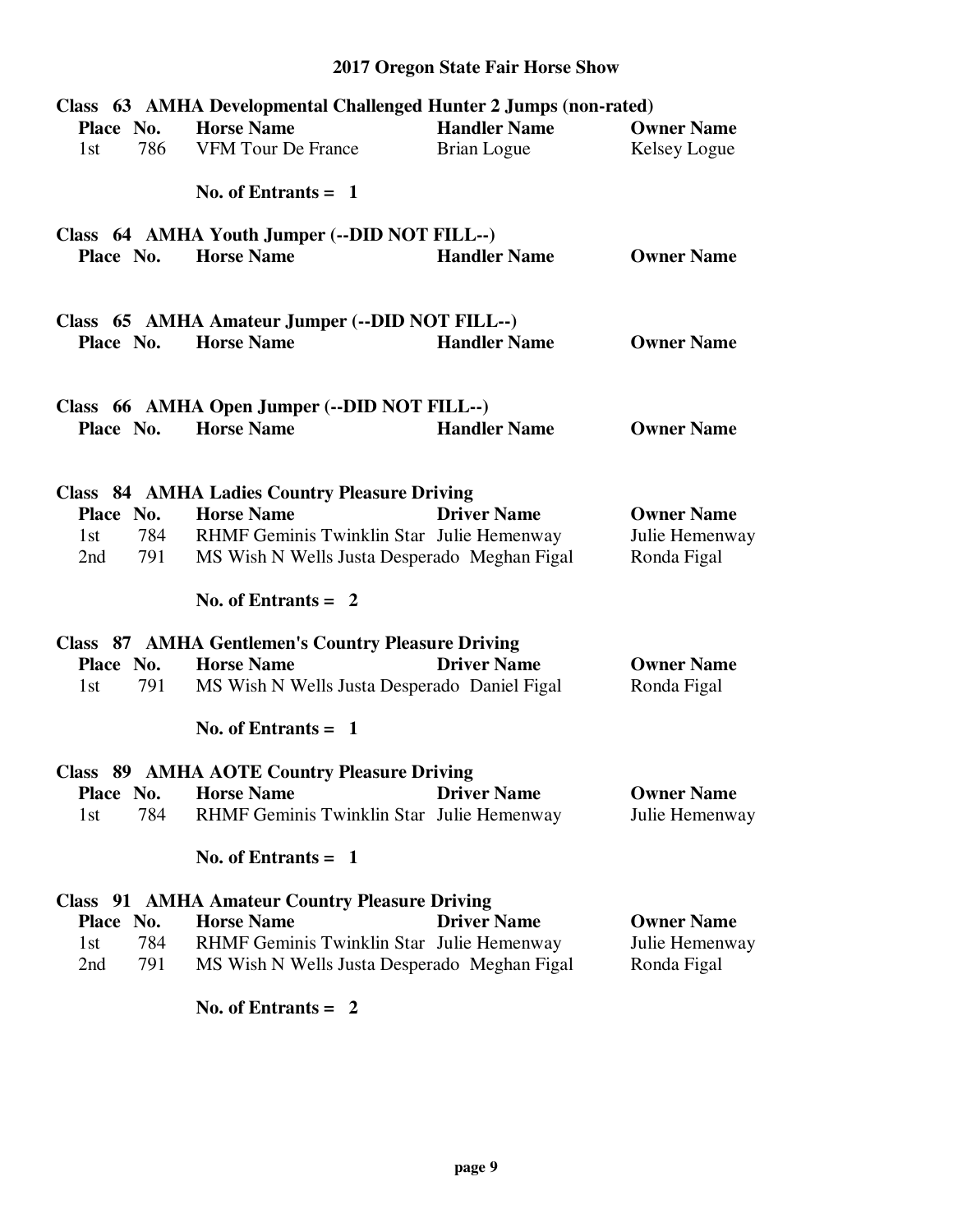|            | <b>Class</b> 94 AMHA Classic Pleasure Driving Geldings                  |                        |                             |
|------------|-------------------------------------------------------------------------|------------------------|-----------------------------|
| Place No.  | <b>Horse Name</b>                                                       | <b>Driver Name</b>     | <b>Owner Name</b>           |
| 786<br>1st | VFM Tour De France                                                      | Kelsey Logue           | Kelsey Logue                |
| 785<br>2nd | Bonsai Run and Dont Look Back Alyssa Goertzen                           |                        | <b>Sharon Dickens</b>       |
| 783<br>3rd | RHMF Geminis Sparklin Kid Cindy Irene Saum                              |                        | Cindy Irene Saum            |
|            |                                                                         |                        |                             |
|            | No. of Entrants = $3$                                                   |                        |                             |
|            | <b>Class</b> 96 AMHA Classic Pleasure Driving Mares                     |                        |                             |
| Place No.  | <b>Horse Name</b>                                                       | <b>Driver Name</b>     | <b>Owner Name</b>           |
| 790<br>1st | RHMF Geminis Shimmering Black Onyx Ronda Figal                          |                        | Ronda Figal                 |
| 780<br>2nd | Lazy RS Super Star                                                      | Bambi Roylance         | Bambi Roylance              |
| 782<br>3rd | High Roller Lady Triple Luck Jessica Kimball                            |                        | Jessica Kimball             |
|            | No. of Entrants = $3$                                                   |                        |                             |
|            |                                                                         |                        |                             |
|            | Class 98 AMHA Classic Pleasure Driving 32" and Under (--DID NOT FILL--) |                        |                             |
| Place No.  | <b>Horse Name</b>                                                       | <b>Driver Name</b>     | <b>Owner Name</b>           |
|            |                                                                         |                        |                             |
|            | Class 103 AMHA Youth Classic Pleasure Driving, 18 & Under               |                        |                             |
| Place No.  | <b>Horse Name</b>                                                       | <b>Driver Name</b>     | <b>Owner Name</b>           |
| 793<br>1st | Dayspring Solomons Song                                                 | Keira Ward             | Keira Ward & Hayley Savedra |
| DQ<br>780  | Lazy RS Super Star                                                      | Hazel Clevenger        | Bambi Roylance              |
|            | No. of Entrants $= 2$                                                   |                        |                             |
|            | Class 105 AMHA Classic Pleasure Driving Stallions (--DID NOT FILL--)    |                        |                             |
| Place No.  | <b>Horse Name</b>                                                       | <b>Driver Name</b>     | <b>Owner Name</b>           |
|            |                                                                         |                        |                             |
|            | Class 105.1 NWMHC Youth Pleasure Driving, 7 & Under (non-rated)         |                        |                             |
| Place No.  | <b>Horse Name</b>                                                       | <b>Driver Name</b>     | <b>Owner Name</b>           |
| 788<br>1st | MS Wishnwells Justin Eclipse Aspen Ruegger                              |                        | <b>Summer Ruegger</b>       |
| 780<br>DQ  | Lazy RS Super Star                                                      | <b>Hazel Clevenger</b> | Bambi Roylance              |
|            | No. of Entrants $= 2$                                                   |                        |                             |
|            |                                                                         |                        |                             |
|            | Class 107 AMHA Classic Pleasure Driving over 32" to 34"                 |                        |                             |
| Place No.  | <b>Horse Name</b>                                                       | <b>Driver Name</b>     | <b>Owner Name</b>           |
| 790<br>1st | RHMF Geminis Shimmering Black Onyx Ronda Figal                          |                        | Ronda Figal                 |
| 780<br>2nd | Lazy RS Super Star                                                      | Bambi Roylance         | Bambi Roylance              |
| 3rd<br>786 | <b>VFM Tour De France</b>                                               | Kelsey Logue           | Kelsey Logue                |
| 785<br>4th | Bonsai Run and Dont Look Back Alyssa Goertzen                           |                        | <b>Sharon Dickens</b>       |
| 782<br>5th | High Roller Lady Triple Luck Jessica Kimball                            |                        | Jessica Kimball             |
|            |                                                                         |                        |                             |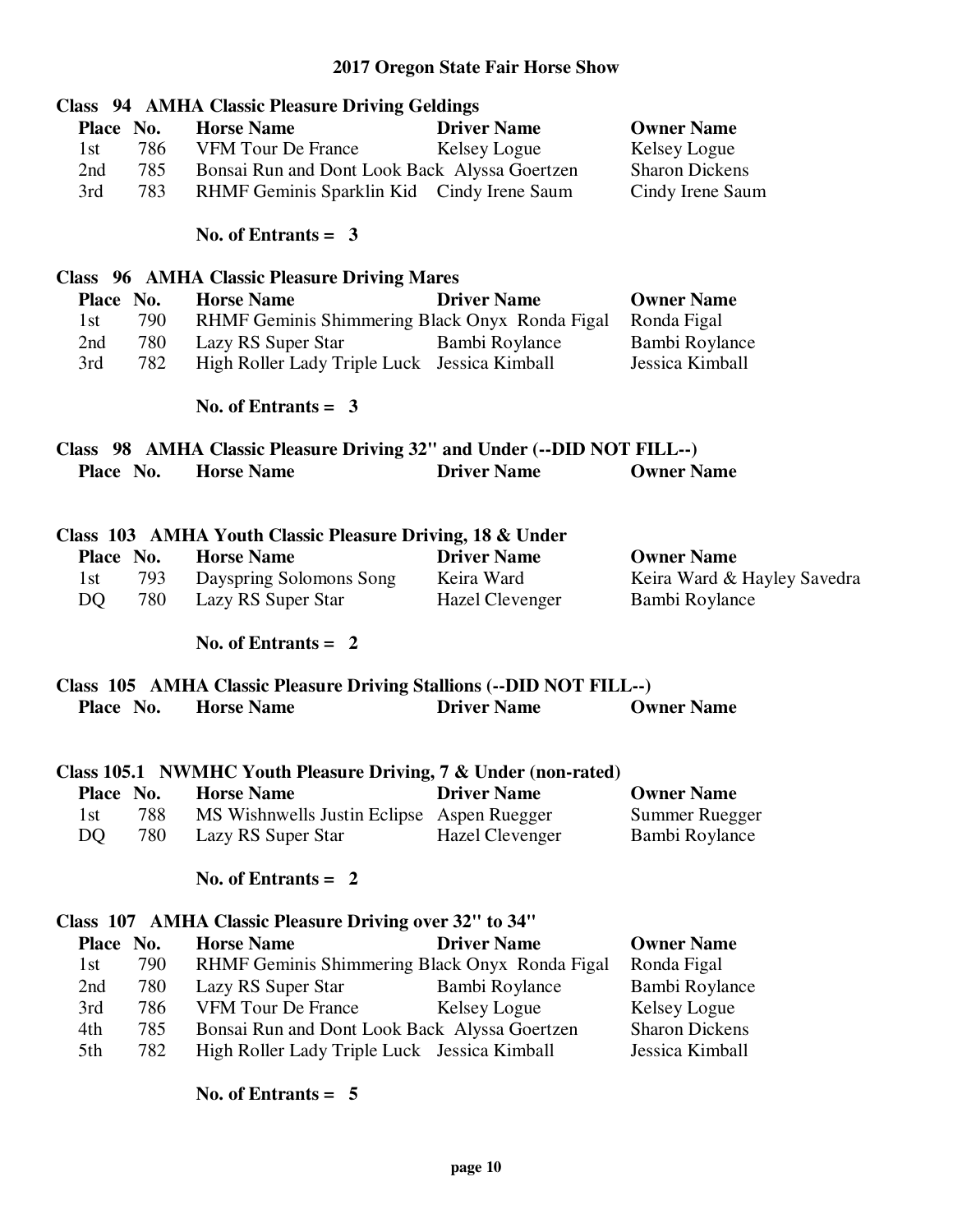# **2017 Oregon State Fair Horse Show Class 110 AMHA Single Pleasure Driving Open (--DID NOT FILL--) Place No. Horse Name Driver Name Owner Name Class 111 AMHA Youth Country Pleasure Driving, 18 & Under Place No. Horse Name Driver Name Owner Name**  1st 789 Hill Creeks Dancin Nickers Alyssa Goertzen Cherie Smith/Kelly Jensen/ Stacy Wilkers  **No. of Entrants = 1 Class 112 AMHA Single Pleasure Driving Amateur (--DID NOT FILL--) Place No. Horse Name Driver Name Owner Name Class 114 AMHA Open Versatility (--DID NOT FILL--) Place No. Horse Name Handler Name Owner Name Class 115 AMHA YOTE Country Pleasure Driving Place No. Horse Name Driver Name Owner Name**  1st 788 MS Wishnwells Justin Eclipse Aspen Ruegger Summer Ruegger  **No. of Entrants = 1 Class 116 AMHA Youth Versatility Place No. Horse Name Handler Name Owner Name**  1st 789 Hill Creeks Dancin Nickers Alyssa Goertzen Cherie Smith/Kelly Jensen/ Stacy Wilkers  **No. of Entrants = 1 Class 117 AMHA YOTE Classic Pleasure Driving (--DID NOT FILL--) Place No. Horse Name Driver Name Owner Name Class 120 AMHA Ladies Classic Pleasure Driving Place No. Horse Name Driver Name Owner Name**  1st 790 RHMF Geminis Shimmering Black Onyx Ronda Figal Ronda Figal 2nd 786 VFM Tour De France Kelsey Logue Kelsey Logue

 **No. of Entrants = 3** 

3rd 782 High Roller Lady Triple Luck Jessica Kimball Jessica Kimball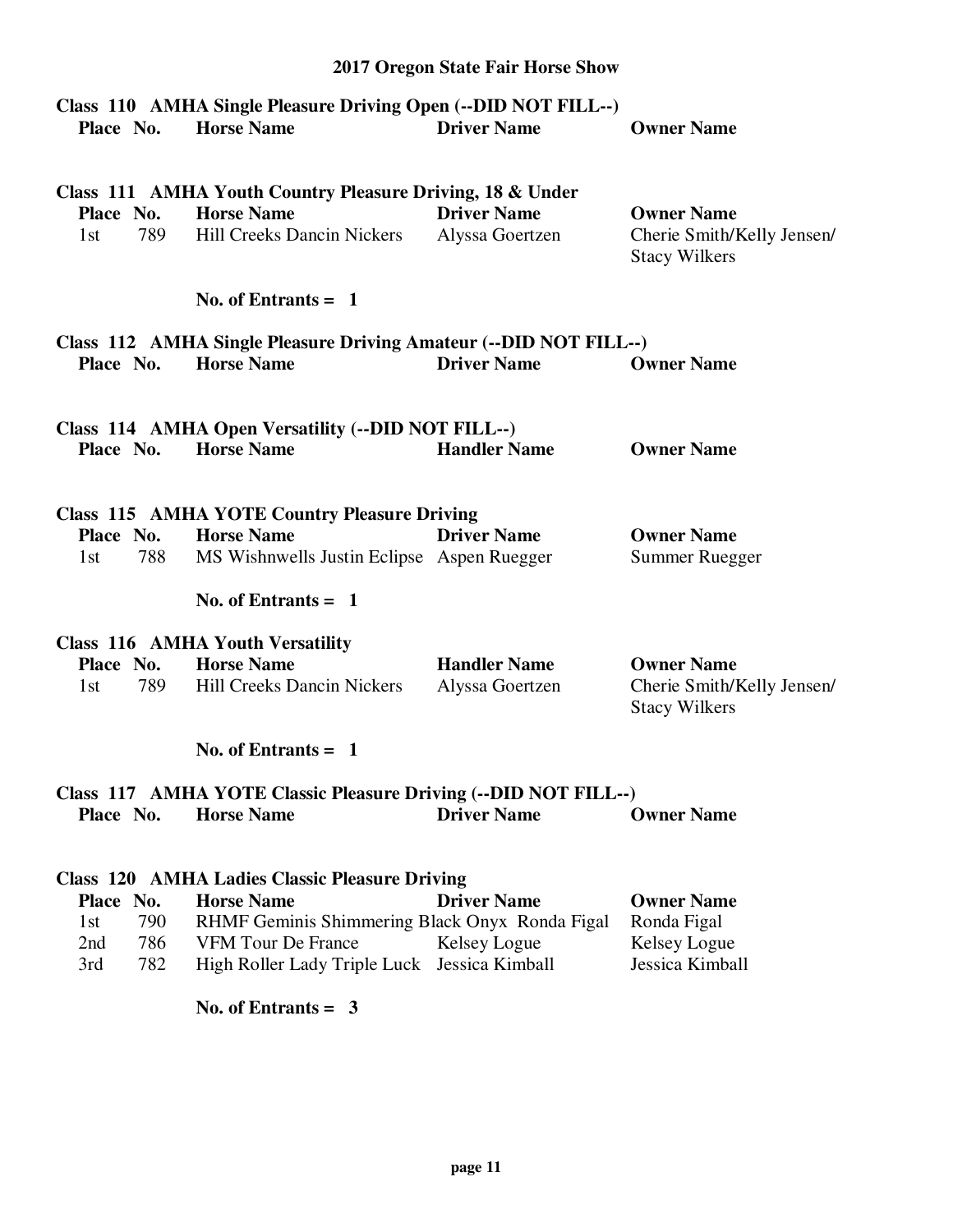|              |     | <b>Class 121 AMHA Open Roadster</b>                                                   |                    |                                                                                                |
|--------------|-----|---------------------------------------------------------------------------------------|--------------------|------------------------------------------------------------------------------------------------|
| Place No.    |     | <b>Horse Name</b>                                                                     | <b>Driver Name</b> | <b>Owner Name</b>                                                                              |
| 1st          | 789 | <b>Hill Creeks Dancin Nickers</b>                                                     | Alyssa Goertzen    | Cherie Smith/Kelly Jensen/<br><b>Stacy Wilkers</b>                                             |
| 2nd          | 791 | MS Wish N Wells Justa Desperado Meghan Figal                                          |                    | Ronda Figal                                                                                    |
|              |     | No. of Entrants $= 2$                                                                 |                    |                                                                                                |
|              |     | <b>Class 122 AMHA Gentlemen's Classic Pleasure Driving</b>                            |                    |                                                                                                |
| Place No.    |     | <b>Horse Name</b>                                                                     | <b>Driver Name</b> | <b>Owner Name</b>                                                                              |
| 1st          | 790 | RHMF Geminis Shimmering Black Onyx Daniel Figal                                       |                    | Ronda Figal                                                                                    |
|              |     | No. of Entrants $= 1$                                                                 |                    |                                                                                                |
|              |     | <b>Class 123 AMHA Amateur Classic Pleasure Driving</b>                                |                    |                                                                                                |
| Place No.    |     | <b>Horse Name</b>                                                                     | <b>Driver Name</b> | <b>Owner Name</b>                                                                              |
| 1st          | 786 | <b>VFM Tour De France</b>                                                             | Kelsey Logue       | Kelsey Logue                                                                                   |
| 2nd          | 780 | Lazy RS Super Star                                                                    | Bambi Roylance     | Bambi Roylance                                                                                 |
| 3rd          | 783 | RHMF Geminis Sparklin Kid                                                             | Cindy Irene Saum   | Cindy Irene Saum                                                                               |
|              |     | No. of Entrants = $3$                                                                 |                    |                                                                                                |
|              |     | <b>Class 124 AMHA AOTE Classic Pleasure Driving</b>                                   |                    |                                                                                                |
| Place No.    |     | <b>Horse Name</b>                                                                     | <b>Driver Name</b> | <b>Owner Name</b>                                                                              |
| 1st          | 786 | <b>VFM Tour De France</b>                                                             | Kelsey Logue       | Kelsey Logue                                                                                   |
| 2nd          | 780 | Lazy RS Super Star                                                                    | Bambi Roylance     | Bambi Roylance                                                                                 |
| 3rd          | 783 | RHMF Geminis Sparklin Kid                                                             | Cindy Irene Saum   | Cindy Irene Saum                                                                               |
|              |     | No. of Entrants = $3$                                                                 |                    |                                                                                                |
|              |     | Class 125 AMHA Country Pleasure Driving Championship \$100 - Mark Bullington Memorial |                    |                                                                                                |
| Place No.    |     | <b>Horse Name</b>                                                                     | <b>Driver Name</b> | <b>Owner Name</b>                                                                              |
| 1st          | 789 | <b>Hill Creeks Dancin Nickers</b>                                                     | Alyssa Goertzen    | Cherie Smith/Kelly Jensen/<br><b>Stacy Wilkers</b>                                             |
| 2nd          | 784 | RHMF Geminis Twinklin Star Julie Hemenway                                             |                    | Julie Hemenway                                                                                 |
|              |     | No. of Entrants = $2$                                                                 |                    |                                                                                                |
| <b>Class</b> |     |                                                                                       |                    | Class 126 AMHA Classic Pleasure Driving Championship \$100 - (non-rated) Roxanne Hood Memorial |

| Place No. |     | <b>Horse Name</b>                              | <b>Driver Name</b> | <b>Owner Name</b>     |
|-----------|-----|------------------------------------------------|--------------------|-----------------------|
| 1st       | 786 | <b>VFM Tour De France</b>                      | Kelsey Logue       | Kelsey Logue          |
| 2nd       | 790 | RHMF Geminis Shimmering Black Onyx Ronda Figal |                    | Ronda Figal           |
| 3rd       | 785 | Bonsai Run and Dont Look Back Alyssa Goertzen  |                    | <b>Sharon Dickens</b> |
| 4th       | 783 | RHMF Geminis Sparklin Kid Cindy Irene Saum     |                    | Cindy Irene Saum      |
| 5th       | 782 | High Roller Lady Triple Luck Jessica Kimball   |                    | Jessica Kimball       |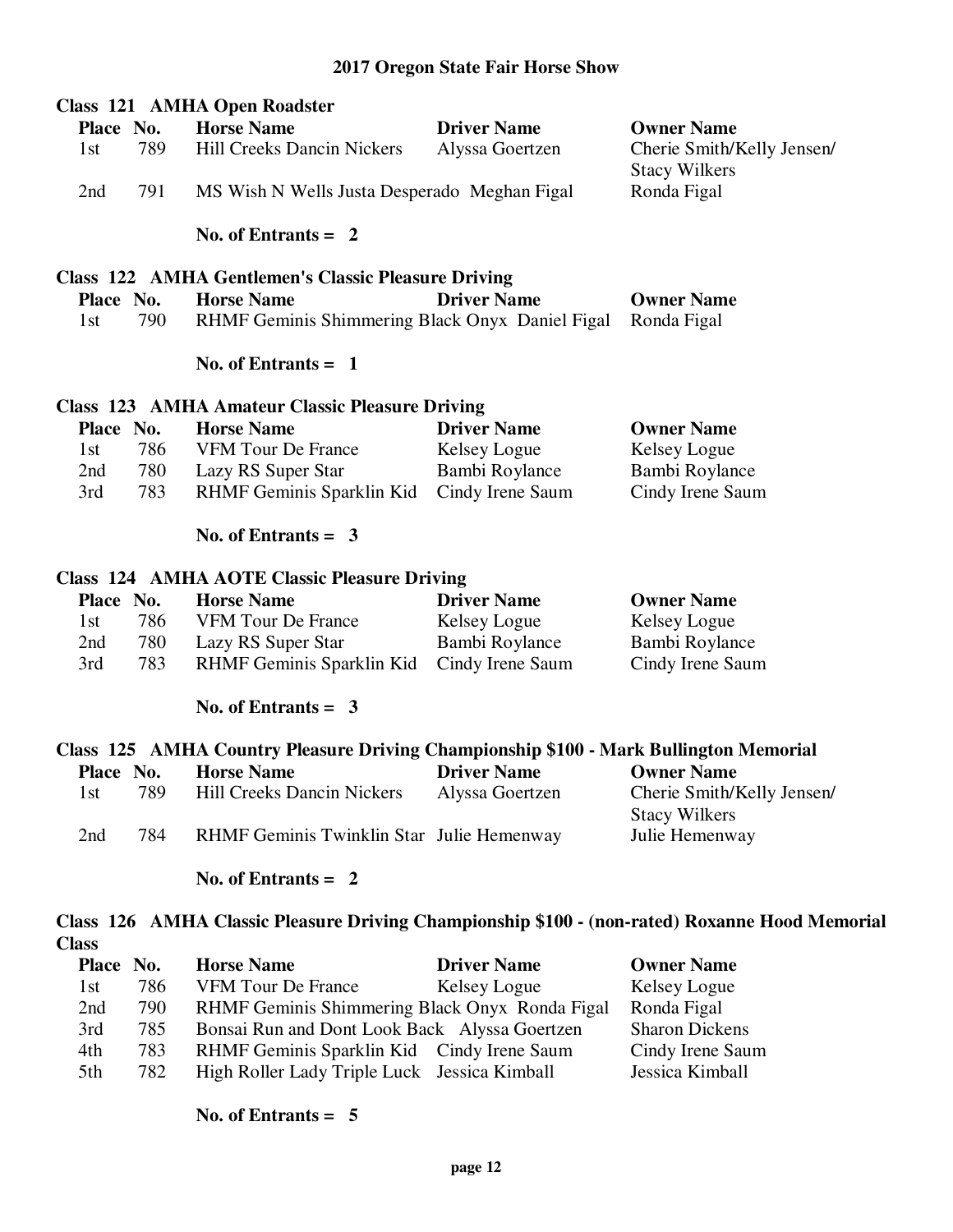### **Miniature Horse Division Judge: Margo Hepner-Hart**

| Place No.                      |                              | Class 2 AMHA Amateur Mares (--DID NOT FILL--)<br><b>Horse Name</b>                                                                                                                                                                | <b>Handler Name</b>                   | <b>Owner Name</b>                                                                    |
|--------------------------------|------------------------------|-----------------------------------------------------------------------------------------------------------------------------------------------------------------------------------------------------------------------------------|---------------------------------------|--------------------------------------------------------------------------------------|
| Place No.<br>1st               | 777                          | <b>Class 3 AMHA Youth Halter Mares</b><br><b>Horse Name</b><br>Scott Creek Monarch Dee Dee Haylie Lawson                                                                                                                          | <b>Handler Name</b>                   | <b>Owner Name</b><br>Susan Wilson                                                    |
|                                |                              | No. of Entrants $=$ 1                                                                                                                                                                                                             |                                       |                                                                                      |
| Place No.                      |                              | Class 4 AMHA AOTE Mares (--DID NOT FILL--)<br><b>Horse Name</b>                                                                                                                                                                   | <b>Handler Name</b>                   | <b>Owner Name</b>                                                                    |
| Place No.<br>1st<br>3rd<br>4th | 784<br>2nd 780<br>778<br>790 | <b>Class 5 AMHA Stock Type Mares</b><br><b>Horse Name</b><br>RHMF Geminis Twinklin Star Julie Hemenway<br>Lazy RS Super Star<br>Scott Creek Exceptional Temptress Erin Jackson<br>RHMF Geminis Shimmering Black Onyx Meghan Figal | <b>Handler Name</b><br>Bambi Roylance | <b>Owner Name</b><br>Julie Hemenway<br>Bambi Roylance<br>Susan Wilson<br>Ronda Figal |
|                                |                              | No. of Entrants $= 4$                                                                                                                                                                                                             |                                       |                                                                                      |
| Place No.<br>1st               | 777                          | <b>Class 6 AMHA Junior Mares Weanling/Yearling</b><br><b>Horse Name</b><br>Scott Creek Monarch Dee Dee Eren Jackson                                                                                                               | <b>Handler Name</b>                   | <b>Owner Name</b><br>Susan Wilson                                                    |
|                                |                              | No. of Entrants $=$ 1                                                                                                                                                                                                             |                                       |                                                                                      |
| Place No.                      |                              | Class 7 AMHA Junior Mares 2 years old (--DID NOT FILL--)<br><b>Horse Name</b>                                                                                                                                                     | <b>Handler Name</b>                   | <b>Owner Name</b>                                                                    |
|                                |                              | No. of Entrants $= 0$                                                                                                                                                                                                             |                                       |                                                                                      |
| Place No.<br>1st               | 777                          | <b>Class 8 AMHA Champion and Reserve Junior Mare</b><br><b>Horse Name</b><br>Scott Creek Monarch Dee Dee Eren Jackson                                                                                                             | <b>Handler Name</b>                   | <b>Owner Name</b><br>Susan Wilson                                                    |
|                                |                              | No. of Entrants $=$ 1                                                                                                                                                                                                             |                                       |                                                                                      |
| Class 9<br>Place No.<br>1st    | 781                          | <b>AMHA Senior Mares 32" and under</b><br><b>Horse Name</b><br>Scott Creek Mystical Calendar Girl Jessica Kimball                                                                                                                 | <b>Handler Name</b>                   | <b>Owner Name</b><br>Jessica Kimball                                                 |
|                                |                              | No. of Entrants $= 1$                                                                                                                                                                                                             |                                       |                                                                                      |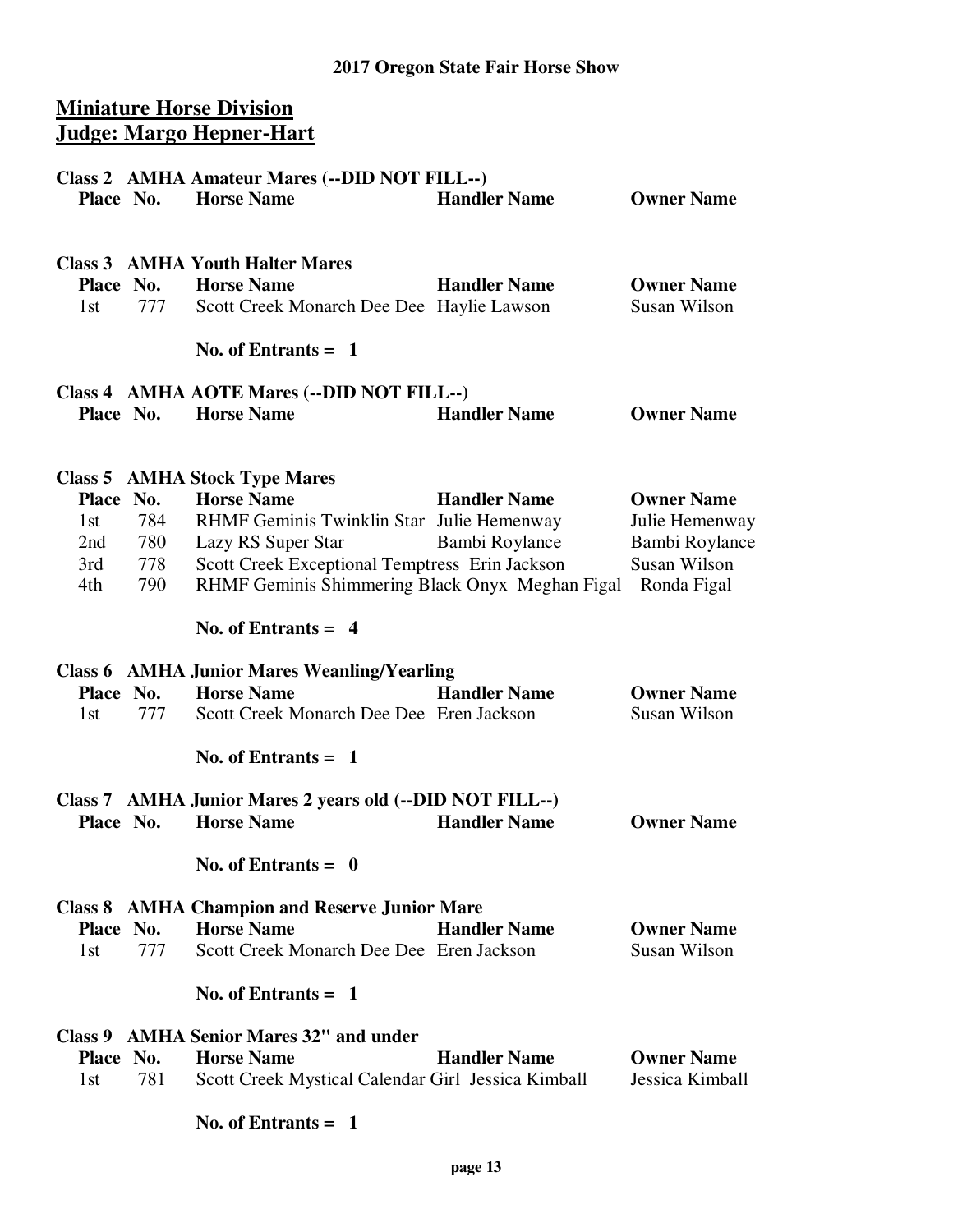|                       |     | <b>Class 10 AMHA Senior Mares Over 32"-34"</b>              |                     |                                                    |
|-----------------------|-----|-------------------------------------------------------------|---------------------|----------------------------------------------------|
| Place No.             |     | <b>Horse Name</b>                                           | <b>Handler Name</b> | <b>Owner Name</b>                                  |
| 1st                   | 782 | High Roller Lady Triple Luck Jessica Kimball                |                     | Jessica Kimball                                    |
|                       |     | No. of Entrants $= 1$                                       |                     |                                                    |
|                       |     | <b>Class 11 AMHA Champion and Reserve Senior Mare</b>       |                     |                                                    |
| Place No.             |     | <b>Horse Name</b>                                           | <b>Handler Name</b> | <b>Owner Name</b>                                  |
| Ch                    | 782 | High Roller Lady Triple Luck Jessica Kimball                |                     | Jessica Kimball                                    |
| Res                   | 781 | Scott Creek Mystical Calendar Girl Jessica Kimball          |                     | Jessica Kimball                                    |
|                       |     | No. of Entrants $= 2$                                       |                     |                                                    |
|                       |     | <b>Class 12 AMHA Solid Color Mares</b>                      |                     |                                                    |
| Place No.             |     | <b>Horse Name</b>                                           | <b>Handler Name</b> | <b>Owner Name</b>                                  |
| 1st                   | 777 | Scott Creek Monarch Dee Dee Katelynn Wilson                 |                     | Susan Wilson                                       |
|                       |     | No. of Entrants $= 1$                                       |                     |                                                    |
|                       |     | <b>Class 13 AMHA Multi Color Mares</b>                      |                     |                                                    |
| Place No.             |     | <b>Horse Name</b>                                           | <b>Handler Name</b> | <b>Owner Name</b>                                  |
| 1st                   | 784 | RHMF Geminis Twinklin Star Julie Hemenway                   |                     | Julie Hemenway                                     |
| 2nd                   | 790 | RHMF Geminis Shimmering Black Onyx Meghan Figal Ronda Figal |                     |                                                    |
| 3rd                   | 778 | Scott Creek Exceptional Temptress Erin Jackson              |                     | Susan Wilson                                       |
|                       |     | No. of Entrants = $3$                                       |                     |                                                    |
|                       |     | <b>Class 14 AMHA Youth Stock Type Mares or Geldings</b>     |                     |                                                    |
| Place No.             |     | <b>Horse Name</b>                                           | <b>Handler Name</b> | <b>Owner Name</b>                                  |
| 1st                   | 789 | <b>Hill Creeks Dancin Nickers</b>                           | Alyssa Goertzen     | Cherie Smith/Kelly Jensen/<br><b>Stacy Wilkers</b> |
| 2nd                   | 780 | Lazy RS Super Star                                          | Hazel Clevenger     | Bambi Roylance                                     |
| 3rd                   | 778 | Scott Creek Exceptional Temptress Haylie Lawson             |                     | Susan Wilson                                       |
| No. of Entrants = $3$ |     |                                                             |                     |                                                    |
|                       |     |                                                             |                     |                                                    |
|                       |     | <b>Class 15 AMHA Amateur Geldings</b>                       |                     |                                                    |
| Place No.             |     | <b>Horse Name</b>                                           | <b>Handler Name</b> | <b>Owner Name</b>                                  |
| 1st                   | 783 | RHMF Geminis Sparklin Kid                                   | Cindy Irene Saum    | Cindy Irene Saum                                   |
| 2nd                   | 776 | Scott Creek Indis Real Deal                                 | Susan Wilson        | <b>Susan Wilson</b>                                |
|                       |     | No. of Entrants $= 2$                                       |                     |                                                    |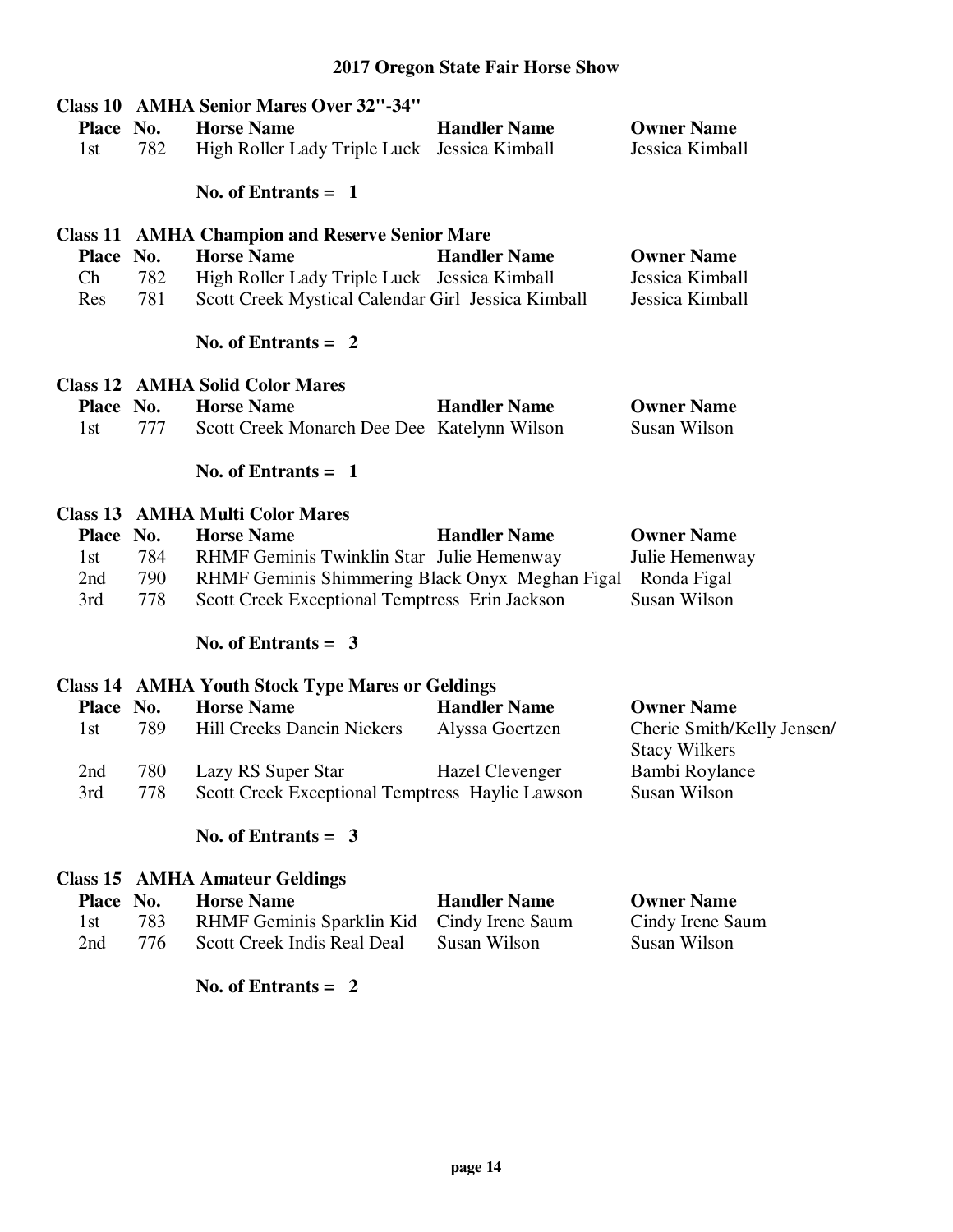| Place No.<br>1st<br>2nd<br>3rd                | 784<br>780<br>778        | <b>Class 16 AMHA Amateur Stock Type Mares</b><br><b>Horse Name</b><br>RHMF Geminis Twinklin Star Julie Hemenway<br>Lazy RS Super Star<br>Scott Creek Exceptional Temptress Susan Wilson<br>No. of Entrants $= 3$        | <b>Handler Name</b><br>Bambi Roylance                   | <b>Owner Name</b><br>Julie Hemenway<br>Bambi Roylance<br>Susan Wilson               |
|-----------------------------------------------|--------------------------|-------------------------------------------------------------------------------------------------------------------------------------------------------------------------------------------------------------------------|---------------------------------------------------------|-------------------------------------------------------------------------------------|
| <b>Place</b><br>1st<br>2nd<br>3rd             | No.<br>788<br>785<br>776 | <b>Class 17 AMHA Youth Halter Geldings</b><br><b>Horse Name</b><br>MS Wishnwells Justin Eclipse Aspen Ruegger<br>Bonsai Run and Dont Look Back Rebecca Goertzen<br>Scott Creek Indis Real Deal<br>No. of Entrants $=$ 3 | <b>Handler Name</b><br>Haylie Lawson                    | <b>Owner Name</b><br><b>Summer Ruegger</b><br><b>Sharon Dickens</b><br>Susan Wilson |
| Place No.<br>1st<br>2nd                       | 783<br>776               | <b>Class 18 AMHA AOTE Geldings</b><br><b>Horse Name</b><br>RHMF Geminis Sparklin Kid<br>Scott Creek Indis Real Deal<br>No. of Entrants $= 2$                                                                            | <b>Handler Name</b><br>Cindy Irene Saum<br>Susan Wilson | <b>Owner Name</b><br>Cindy Irene Saum<br>Susan Wilson                               |
| Place No.<br>1st                              | 789                      | <b>Class 19 AMHA Stock Type Geldings</b><br><b>Horse Name</b><br><b>Hill Creeks Dancin Nickers</b>                                                                                                                      | <b>Handler Name</b><br>Alyssa Goertzen                  | <b>Owner Name</b><br>Cherie Smith/Kelly Jensen/<br><b>Stacy Wilkers</b>             |
| <b>Class 20</b><br>Place No.                  |                          | No. of Entrants $= 1$<br><b>AMHA Junior Geldings (--DID NOT FILL--)</b><br><b>Horse Name</b>                                                                                                                            | <b>Handler Name</b>                                     | <b>Owner Name</b>                                                                   |
| Place No.                                     |                          | Class 21 AMHA Champion and Reserve Junior Gelding (--DID NOT FILL--)<br><b>Horse Name</b>                                                                                                                               | <b>Handler Name</b>                                     | <b>Owner Name</b>                                                                   |
| Class 22<br><b>Place</b><br>1st<br>2nd<br>3rd | No.<br>783<br>776<br>785 | <b>AMHA Senior Geldings</b><br><b>Horse Name</b><br>RHMF Geminis Sparklin Kid<br>Scott Creek Indis Real Deal<br>Bonsai Run and Dont Look Back Sharon Dickens<br>No. of Entrants $=$ 3                                   | <b>Handler Name</b><br>Cindy Irene Saum<br>Susan Wilson | <b>Owner Name</b><br>Cindy Irene Saum<br>Susan Wilson<br><b>Sharon Dickens</b>      |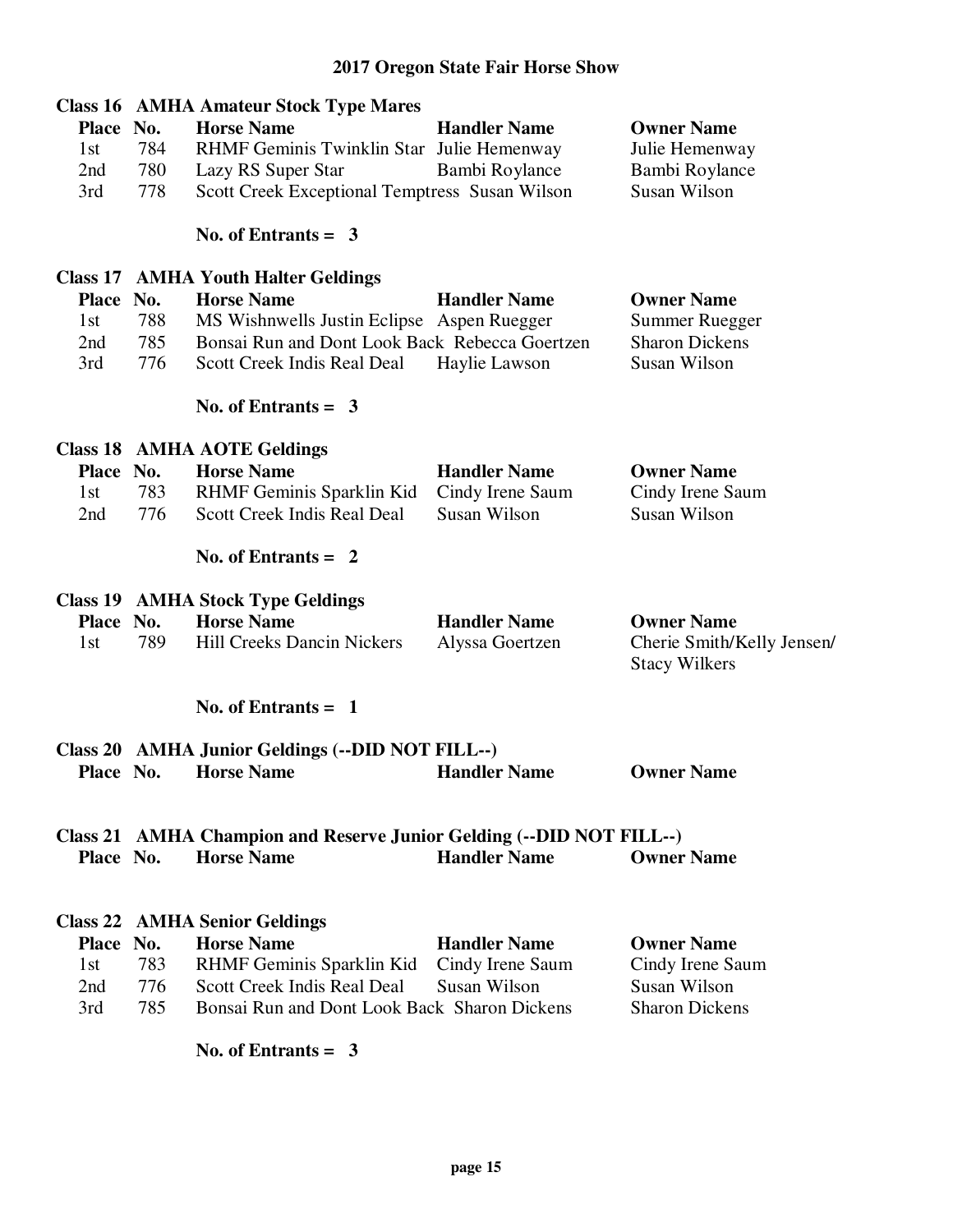|           |     | <b>Class 23 AMHA Champion and Reserve Senior Gelding</b>                                      |                                             |                       |
|-----------|-----|-----------------------------------------------------------------------------------------------|---------------------------------------------|-----------------------|
| Place No. |     | <b>Horse Name</b>                                                                             | <b>Handler Name</b>                         | <b>Owner Name</b>     |
| Ch        | 783 | RHMF Geminis Sparklin Kid                                                                     | Cindy Irene Saum                            | Cindy Irene Saum      |
| Res       | 776 | Scott Creek Indis Real Deal                                                                   | Susan Wilson                                | Susan Wilson          |
|           |     |                                                                                               |                                             |                       |
|           |     | No. of Entrants = $3$                                                                         |                                             |                       |
|           |     | Class 25 AMHA Amateur Stock Type Geldings (--DID NOT FILL--)                                  |                                             |                       |
| Place No. |     | <b>Horse Name</b>                                                                             | <b>Handler Name</b>                         | <b>Owner Name</b>     |
|           |     |                                                                                               |                                             |                       |
| Place No. |     | Class 26 AMHA Amateur Stock Type Stallions (--DID NOT FILL--)<br><b>Horse Name</b>            | <b>Handler Name</b>                         | <b>Owner Name</b>     |
|           |     | <b>Class 27 AMHA Amateur Stallions</b>                                                        |                                             |                       |
| Place No. |     | <b>Horse Name</b>                                                                             | <b>Handler Name</b>                         | <b>Owner Name</b>     |
|           |     |                                                                                               |                                             |                       |
| 1st       | 787 | Winsome Monarchs Best Foot Forward Kelsey Logue                                               |                                             | Kelsey Logue          |
| 2nd       | 779 | Scott Creek Indi Go Mo                                                                        | <b>Ellen Nalley</b>                         | James or Ellen Nalley |
|           |     | No. of Entrants $= 2$                                                                         |                                             |                       |
|           |     | <b>Class 28 AMHA AOTE Stallions</b>                                                           |                                             |                       |
| Place No. |     | <b>Horse Name</b>                                                                             | <b>Handler Name</b>                         | <b>Owner Name</b>     |
| 1st       | 779 | Scott Creek Indi Go Mo                                                                        | <b>Ellen Nalley</b>                         | James or Ellen Nalley |
|           |     |                                                                                               |                                             |                       |
|           |     | No. of Entrants $= 1$                                                                         |                                             |                       |
|           |     | Class 29 AMHA Stock Type Stallions (--DID NOT FILL--)                                         |                                             |                       |
| Place No. |     | <b>Horse Name</b>                                                                             | <b>Handler Name</b>                         | <b>Owner Name</b>     |
|           |     |                                                                                               |                                             |                       |
|           |     |                                                                                               |                                             |                       |
|           |     | Class 30 AMHA Junior Stallions Weanlings/Yearlings (--DID NOT FILL--)<br>Place No. Horse Name | <b>Example Find Handler Name</b> Owner Name |                       |
|           |     |                                                                                               |                                             |                       |
|           |     |                                                                                               |                                             |                       |
|           |     | Class 31 AMHA Junior Stallions 2 years old (--DID NOT FILL--)                                 |                                             |                       |
|           |     | Place No. Horse Name                                                                          | <b>Handler Name</b>                         | <b>Owner Name</b>     |
|           |     |                                                                                               |                                             |                       |
|           |     |                                                                                               |                                             |                       |
|           |     | Class 32 AMHA Champion and Reserve Junior Stallion (--DID NOT FILL--)                         |                                             |                       |
| Place No. |     | <b>Horse Name</b>                                                                             | <b>Handler Name</b>                         | <b>Owner Name</b>     |
|           |     |                                                                                               |                                             |                       |
|           |     |                                                                                               |                                             |                       |
|           |     | Class 33 AMHA Senior Stallion 32" and under                                                   |                                             |                       |
| Place No. |     | <b>Horse Name</b>                                                                             | <b>Handler Name</b>                         | <b>Owner Name</b>     |
| 1st       |     | 787 Winsome Monarchs Best Foot Forward Kelsey Logue Kelsey Logue                              |                                             |                       |
|           |     |                                                                                               |                                             |                       |
|           |     | No. of Entrants $= 1$                                                                         |                                             |                       |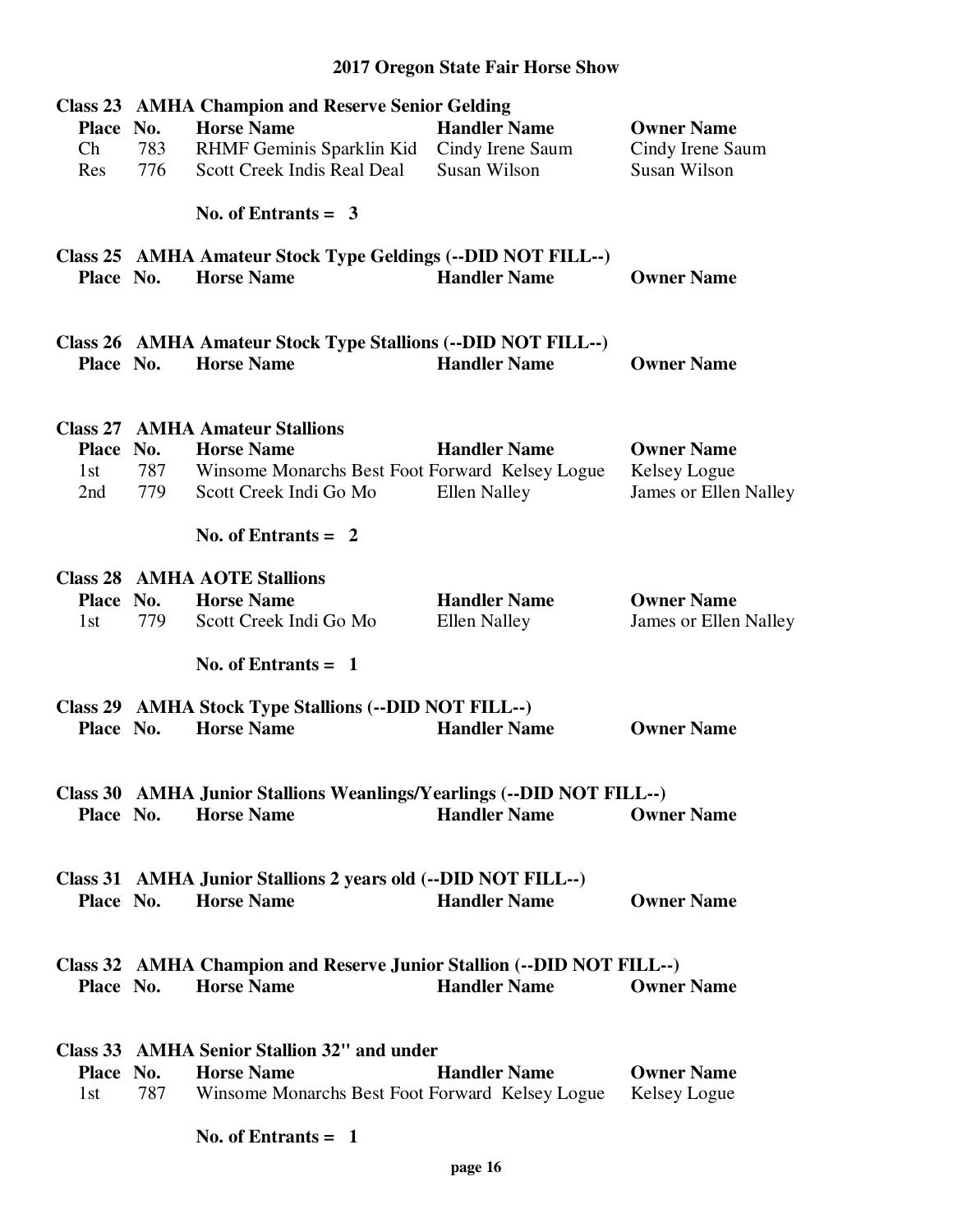| Place No.       |            | <b>Class 34 AMHA Senior Stallion Over 32"-34"</b><br><b>Horse Name</b>                     | <b>Handler Name</b> | <b>Owner Name</b>                                                                          |
|-----------------|------------|--------------------------------------------------------------------------------------------|---------------------|--------------------------------------------------------------------------------------------|
| 1st             | 779        | Scott Creek Indi Go Mo                                                                     | <b>Ellen Nalley</b> | James or Ellen Nalley                                                                      |
|                 |            | No. of Entrants $=$ 1                                                                      |                     |                                                                                            |
|                 |            | <b>Class 35 AMHA Champion and Reserve Senior Stallion</b>                                  |                     |                                                                                            |
| Place No.       |            | <b>Horse Name</b>                                                                          | <b>Handler Name</b> | <b>Owner Name</b>                                                                          |
| 1st             | 787        | Winsome Monarchs Best Foot Forward Kelsey Logue                                            |                     | Kelsey Logue                                                                               |
| 2nd             | 779        | Scott Creek Indi Go Mo                                                                     | <b>Ellen Nalley</b> | James or Ellen Nalley                                                                      |
|                 |            | No. of Entrants $= 2$                                                                      |                     |                                                                                            |
|                 |            | Class 36 AMHA Solid Color Stallion and Gelding                                             |                     |                                                                                            |
| Place No.       |            | <b>Horse Name</b>                                                                          | <b>Handler Name</b> | <b>Owner Name</b>                                                                          |
| 1st             | 789        | Hill Creeks Dancin Nickers                                                                 | Alyssa Goertzen     | Cherie Smith/Kelly Jensen/<br><b>Stacy Wilkers</b>                                         |
|                 |            |                                                                                            |                     |                                                                                            |
|                 |            | No. of Entrants $= 1$                                                                      |                     |                                                                                            |
|                 |            | <b>Class 37 AMHA Multi Color Stallion and Gelding</b>                                      |                     |                                                                                            |
| Place No.       |            | <b>Horse Name</b>                                                                          | <b>Handler Name</b> | <b>Owner Name</b>                                                                          |
| 1st             | 788        | MS Wishnwells Justin Eclipse Aspen Ruegger                                                 |                     | <b>Summer Ruegger</b>                                                                      |
| 2nd<br>3rd      | 783<br>785 | RHMF Geminis Sparklin Kid Cindy Irene Saum<br>Bonsai Run and Dont Look Back Sharon Dickens |                     | Cindy Irene Saum<br><b>Sharon Dickens</b>                                                  |
|                 |            |                                                                                            |                     |                                                                                            |
|                 |            | No. of Entrants = $3$                                                                      |                     |                                                                                            |
|                 |            | Class 38 AMHA Supreme Halter (All 1st Place Horses from AMHA Halter Classes)               |                     |                                                                                            |
| Place No.       |            | <b>Horse Name</b>                                                                          | <b>Handler Name</b> | <b>Owner Name</b>                                                                          |
| Ch              | 783        | RHMF Geminis Sparklin Kid Cindy Irene Saum                                                 |                     | Cindy Irene Saum                                                                           |
| Res             | 787        | Winsome Monarchs Best Foot Forward Kelsey Logue                                            |                     | <b>Kelsey Logue</b>                                                                        |
|                 |            | No. of Entrants = $3$                                                                      |                     |                                                                                            |
|                 |            | Class 39 AMHA Developmental Challenged Halter Mare or Gelding (non-rated)                  |                     |                                                                                            |
| <b>Place</b>    | No.        | <b>Horse Name</b>                                                                          | <b>Handler Name</b> | <b>Owner Name</b>                                                                          |
| 1st             | 777        | Scott Creek Monarch Dee Dee Haylie Lawson                                                  |                     | Susan Wilson                                                                               |
| 2nd             | 786        | <b>VFM Tour De France</b>                                                                  | Brian Logue         | Kelsey Logue                                                                               |
|                 |            | No. of Entrants $= 2$                                                                      |                     |                                                                                            |
| <b>Class 40</b> |            |                                                                                            |                     | <b>AMHA Champion and Reserve Open Stock Type Horses (Mares, Geldings, Stallions) (non-</b> |
| rated)          |            |                                                                                            |                     |                                                                                            |
| Place No.<br>Ch | 784        | <b>Horse Name</b><br>RHMF Geminis Twinklin Star Julie Hemenway                             | <b>Handler Name</b> | <b>Owner Name</b><br>Julie Hemenway                                                        |
| Res             | 780        | Lazy RS Super Star                                                                         | Bambi Roylance      | Bambi Roylance                                                                             |
|                 |            |                                                                                            |                     |                                                                                            |
|                 |            |                                                                                            |                     |                                                                                            |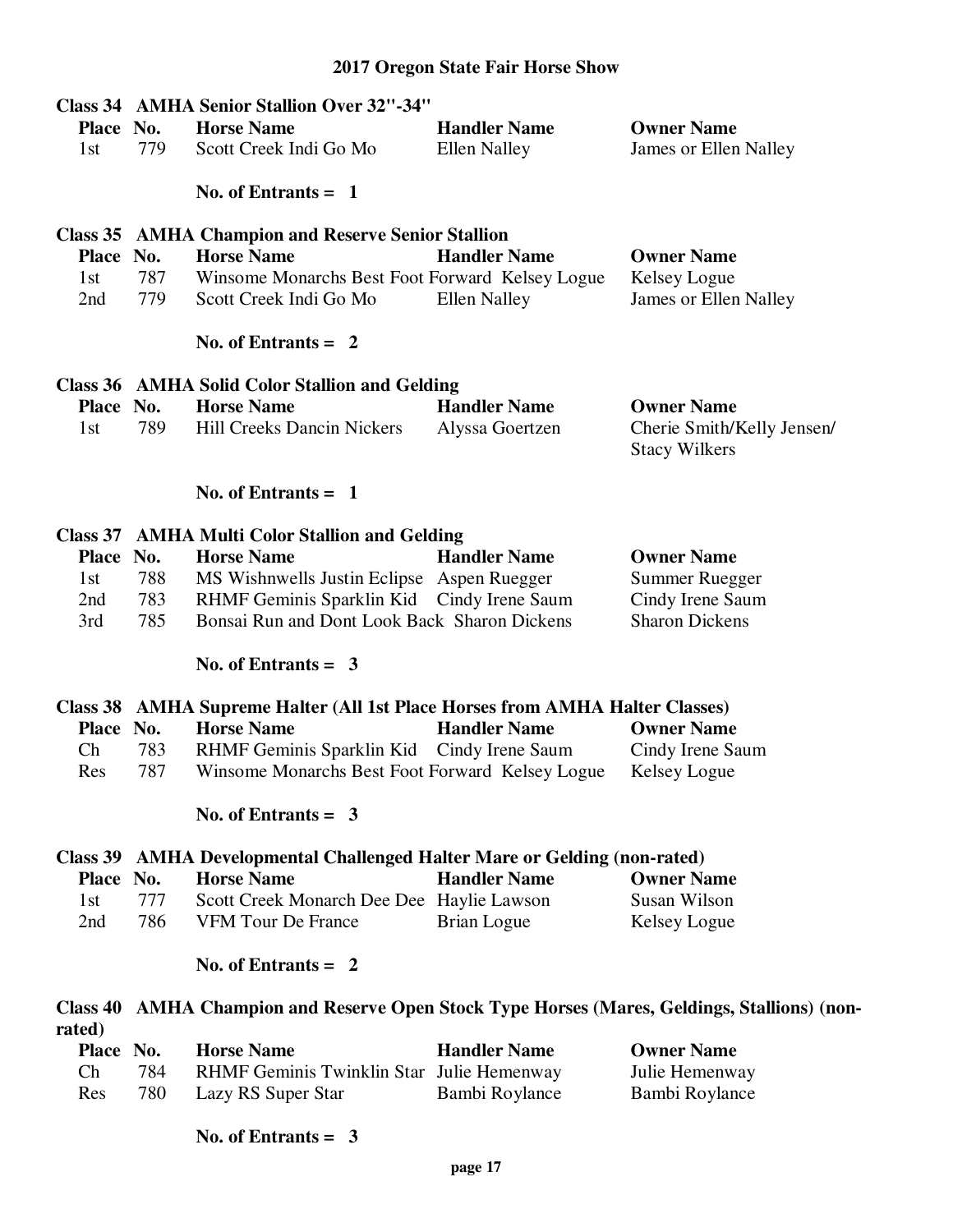| rated)                       | Class 41 AMHA Champion and Reserve Amateur Stock Type Horses (Mares, Geldings, Stallions) (non- |                                                                                  |                     |                                                    |  |
|------------------------------|-------------------------------------------------------------------------------------------------|----------------------------------------------------------------------------------|---------------------|----------------------------------------------------|--|
| Place No.                    |                                                                                                 | <b>Horse Name</b>                                                                | <b>Handler Name</b> | <b>Owner Name</b>                                  |  |
| Ch                           | 784                                                                                             | RHMF Geminis Twinklin Star Julie Hemenway                                        |                     | Julie Hemenway                                     |  |
| Res                          | 780                                                                                             | Lazy RS Super Star                                                               | Bambi Roylance      | Bambi Roylance                                     |  |
|                              |                                                                                                 | No. of Entrants $= 2$                                                            |                     |                                                    |  |
| Place No.                    |                                                                                                 | Class 42 AMHA Produce of Dam (non-rated) (--DID NOT FILL--)<br><b>Horse Name</b> | <b>Handler Name</b> | <b>Owner Name</b>                                  |  |
| Place No.                    |                                                                                                 | Class 43 AMHA Get of Sire (non-rated) (--DID NOT FILL--)<br><b>Horse Name</b>    | <b>Handler Name</b> | <b>Owner Name</b>                                  |  |
|                              |                                                                                                 | <b>Class 45 AMHA Adult Showmanship</b>                                           |                     |                                                    |  |
| Place No.                    |                                                                                                 | <b>Horse Name</b>                                                                | <b>Handler Name</b> | <b>Owner Name</b>                                  |  |
| 1st                          | 781                                                                                             | Scott Creek Mystical Calendar Girl Jessica Kimball                               |                     | Jessica Kimball                                    |  |
|                              |                                                                                                 | No. of Entrants $= 1$                                                            |                     |                                                    |  |
|                              |                                                                                                 | <b>Class 46 AMHA Youth Showmanship</b>                                           |                     |                                                    |  |
| Place No.                    |                                                                                                 | <b>Horse Name</b>                                                                | <b>Handler Name</b> | <b>Owner Name</b>                                  |  |
| 1st                          | 789                                                                                             | <b>Hill Creeks Dancin Nickers</b>                                                | Alyssa Goertzen     | Cherie Smith/Kelly Jensen/<br><b>Stacy Wilkers</b> |  |
| 2nd                          | 793                                                                                             | Dayspring Solomons Song                                                          | Keira Ward          | Keira Ward & Hayley Savedra                        |  |
|                              |                                                                                                 | No. of Entrants $= 2$                                                            |                     |                                                    |  |
| <b>Class 47 AMHA Liberty</b> |                                                                                                 |                                                                                  |                     |                                                    |  |
| Place No.                    |                                                                                                 | <b>Horse Name</b>                                                                | <b>Handler Name</b> | <b>Owner Name</b>                                  |  |
| 1st                          | 776                                                                                             | Scott Creek Indis Real Deal                                                      | Susan Wilson        | Susan Wilson                                       |  |

| $\blacksquare$ |     |                                                 |              | $\lambda$ , $\lambda$ , $\lambda$ , $\lambda$ , $\lambda$ , $\lambda$ , $\lambda$ , $\lambda$ , $\lambda$ , $\lambda$ , $\lambda$ , $\lambda$ , $\lambda$ , $\lambda$ , $\lambda$ , $\lambda$ , $\lambda$ , $\lambda$ , $\lambda$ , $\lambda$ , $\lambda$ , $\lambda$ , $\lambda$ , $\lambda$ , $\lambda$ , $\lambda$ , $\lambda$ , $\lambda$ , $\lambda$ , $\lambda$ , $\lambda$ , $\lambda$ , $\lambda$ , $\lambda$ , $\lambda$ , $\lambda$ , $\lambda$ , |
|----------------|-----|-------------------------------------------------|--------------|-------------------------------------------------------------------------------------------------------------------------------------------------------------------------------------------------------------------------------------------------------------------------------------------------------------------------------------------------------------------------------------------------------------------------------------------------------------|
| 1st            | 776 | Scott Creek Indis Real Deal                     | Susan Wilson | Susan Wilson                                                                                                                                                                                                                                                                                                                                                                                                                                                |
| 2nd            | 787 | Winsome Monarchs Best Foot Forward Kelsey Logue |              | Kelsey Logue                                                                                                                                                                                                                                                                                                                                                                                                                                                |
| 3rd            | 778 | Scott Creek Exceptional Temptress Susan Wilson  |              | Susan Wilson                                                                                                                                                                                                                                                                                                                                                                                                                                                |
| 4th            | 790 | RHMF Geminis Shimmering Black Onyx Ronda Figal  |              | Ronda Figal                                                                                                                                                                                                                                                                                                                                                                                                                                                 |
| 5th            | 793 | Dayspring Solomons Song                         | Keira Ward   | Keira Ward & Hayley Savedra                                                                                                                                                                                                                                                                                                                                                                                                                                 |
| 6th            | 777 | Scott Creek Monarch Dee Dee Susan Wilson        |              | Susan Wilson                                                                                                                                                                                                                                                                                                                                                                                                                                                |
|                |     |                                                 |              |                                                                                                                                                                                                                                                                                                                                                                                                                                                             |

#### **No. of Entrants = 10**

### **Class 49 AMHA Country Pleasure Driving, 32" and Under (--DID NOT FILL--)<br>Place No. Horse Name Driver Name Owner Name Place No. Horse Name Driver Name Owner Name**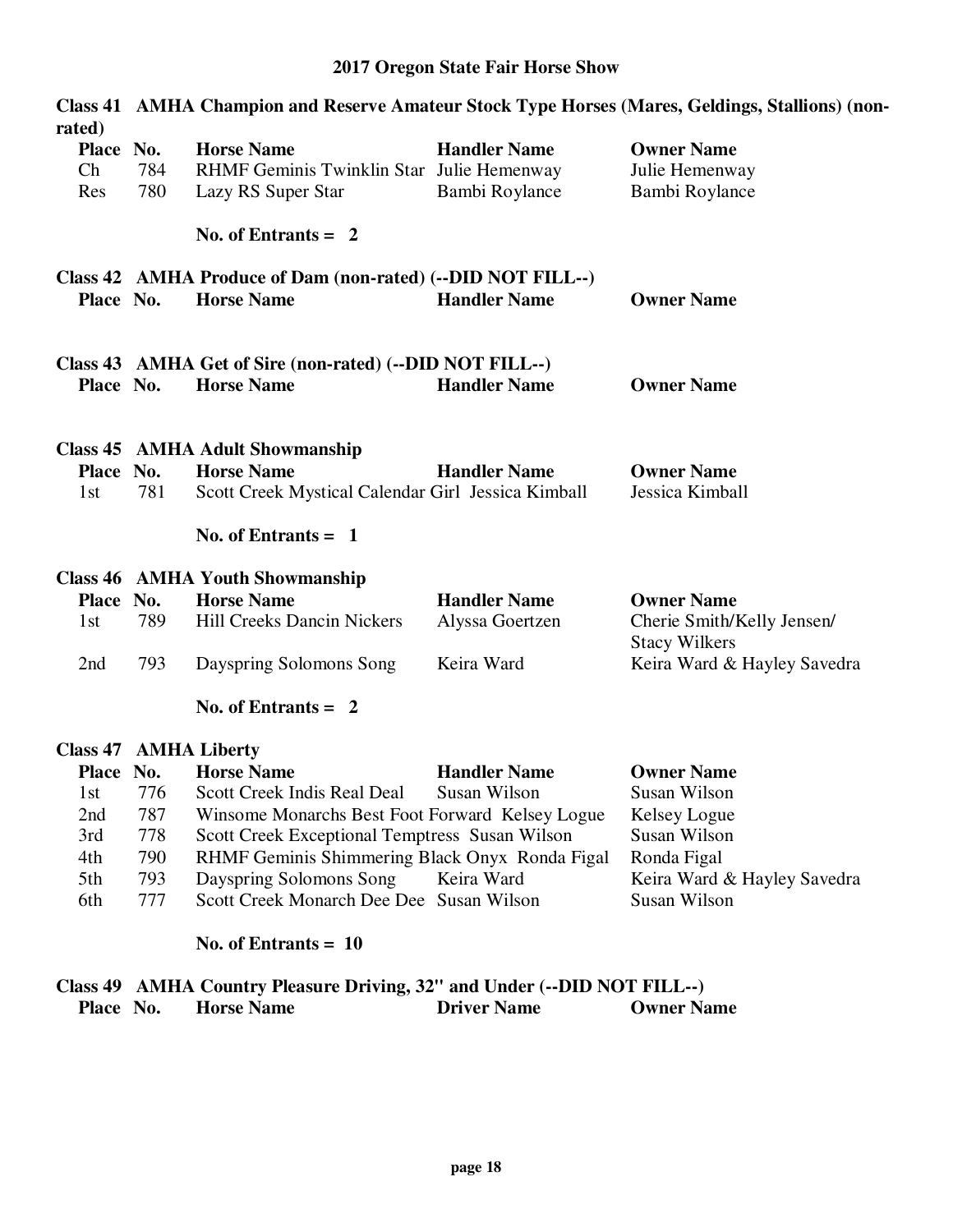|                       |            | Class 50 AMHA Country Pleasure Driving, Over 32" to 34"                           |                        |                            |
|-----------------------|------------|-----------------------------------------------------------------------------------|------------------------|----------------------------|
| Place No.             |            | <b>Horse Name</b>                                                                 | <b>Driver Name</b>     | <b>Owner Name</b>          |
| 1st                   | 789        | <b>Hill Creeks Dancin Nickers</b>                                                 | Alyssa Goertzen        | Cherie Smith/Kelly Jensen/ |
|                       |            |                                                                                   |                        | <b>Stacy Wilkers</b>       |
|                       |            | No. of Entrants $= 1$                                                             |                        |                            |
|                       |            | <b>Class 51 AMHA Country Pleasure Driving Geldings (non-rated)</b>                |                        |                            |
| Place No.             |            | <b>Horse Name</b>                                                                 | <b>Driver Name</b>     | <b>Owner Name</b>          |
| 1st                   | 789        | <b>Hill Creeks Dancin Nickers</b>                                                 | Alyssa Goertzen        | Cherie Smith/Kelly Jensen/ |
|                       |            |                                                                                   |                        | <b>Stacy Wilkers</b>       |
| 2nd                   | 791        | MS Wish N Wells Justa Desperado Meghan Figal                                      |                        | Ronda Figal                |
|                       |            | No. of Entrants $= 2$                                                             |                        |                            |
|                       |            | Class 52 AMHA Country Pleasure Driving Stallions (--DID NOT FILL--)               |                        |                            |
| Place No.             |            | <b>Horse Name</b>                                                                 | <b>Driver Name</b>     | <b>Owner Name</b>          |
|                       |            |                                                                                   |                        |                            |
|                       |            | Class 53 AMHA Country Pleasure Driving Mares (--DID NOT FILL--)                   |                        |                            |
| Place No.             |            | <b>Horse Name</b>                                                                 | <b>Driver Name</b>     | <b>Owner Name</b>          |
|                       |            |                                                                                   |                        |                            |
|                       |            |                                                                                   |                        |                            |
| Place No.             |            | <b>Class 54 AMHA Youth Halter Obstacle</b><br><b>Horse Name</b>                   | <b>Handler Name</b>    | <b>Owner Name</b>          |
| 1st                   | 789        | <b>Hill Creeks Dancin Nickers</b>                                                 | Alyssa Goertzen        | Cherie Smith/Kelly Jensen/ |
|                       |            |                                                                                   |                        | <b>Stacy Wilkers</b>       |
| DQ                    | 780        | Lazy RS Super Star                                                                | <b>Hazel Clevenger</b> | Bambi Roylance             |
|                       |            |                                                                                   |                        |                            |
|                       |            | No. of Entrants $= 2$                                                             |                        |                            |
|                       |            |                                                                                   |                        |                            |
|                       |            | <b>Class 55 AMHA Amateur Halter Obstacle</b>                                      |                        |                            |
| Place No.             |            | <b>Horse Name</b>                                                                 | <b>Handler Name</b>    | <b>Owner Name</b>          |
| 1st                   | 786        | <b>VFM Tour De France</b>                                                         | Kelsey Logue           | Kelsey Logue               |
| 2nd                   | 780        | Lazy RS Super Star                                                                | Bambi Roylance         | Bambi Roylance             |
| 3rd                   | 782        | High Roller Lady Triple Luck                                                      | Jessica Kimball        | Jessica Kimball            |
| 4th                   | 776        | Scott Creek Indis Real Deal                                                       | Susan Wilson           | Susan Wilson               |
| DQ                    | 781        | Scott Creek Mystical Calendar Girl Jessica Kimball                                |                        | Jessica Kimball            |
|                       |            | No. of Entrants $= 5$                                                             |                        |                            |
|                       |            |                                                                                   |                        |                            |
| Class 56<br>Place No. |            | <b>AMHA Open Halter Obstacle</b><br><b>Horse Name</b>                             | <b>Handler Name</b>    | <b>Owner Name</b>          |
| 1st                   |            |                                                                                   |                        | Jessica Kimball            |
| 2nd                   | 781<br>776 | Scott Creek Mystical Calendar Girl Jessica Kimball<br>Scott Creek Indis Real Deal | Susan Wilson           | Susan Wilson               |
| DQ                    | 782        | High Roller Lady Triple Luck                                                      | Jessica Kimball        | Jessica Kimball            |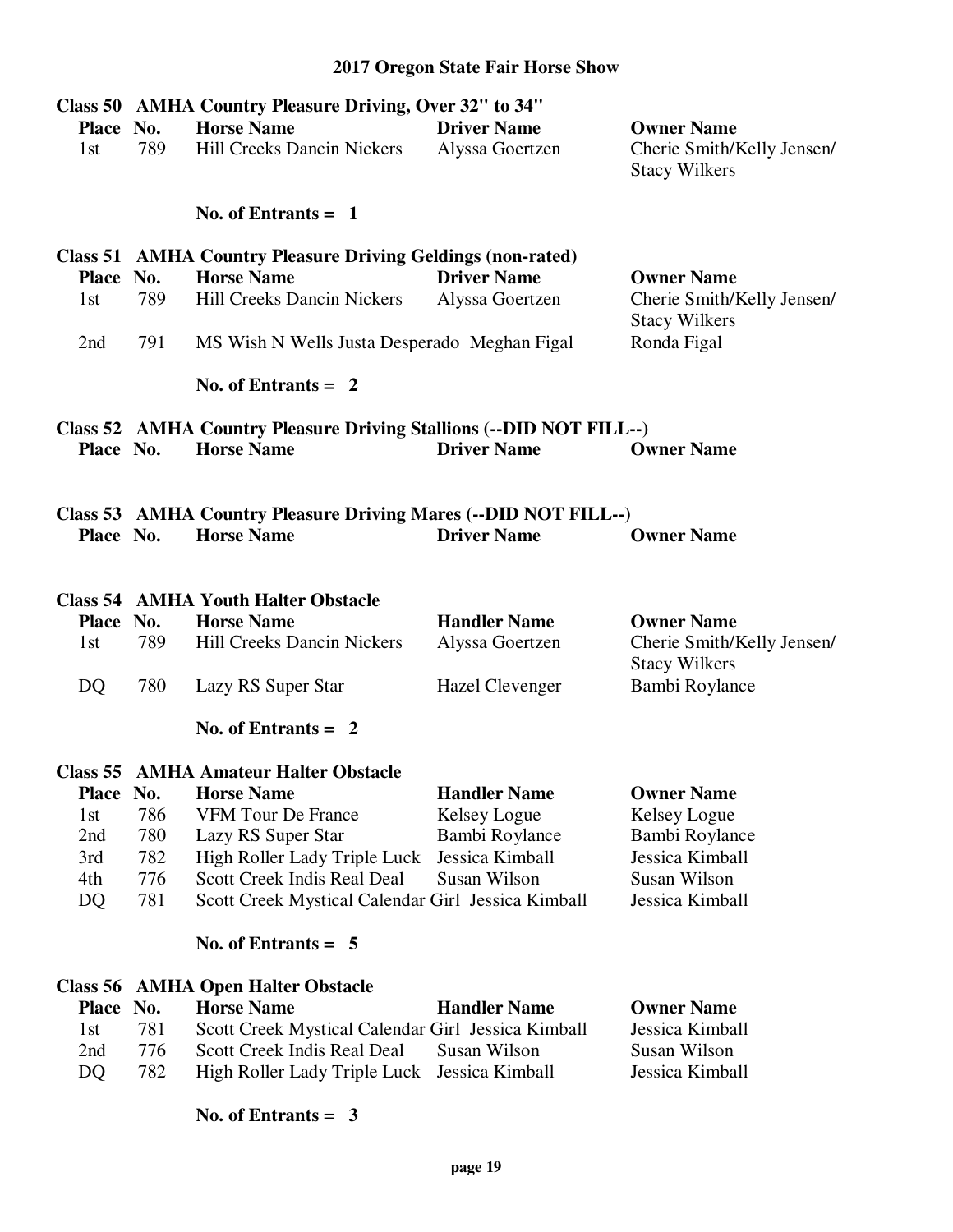|           |     | <b>Class 57 AMHA Amateur Obstacle Driving</b>                      |                     |                                               |
|-----------|-----|--------------------------------------------------------------------|---------------------|-----------------------------------------------|
| Place No. |     | <b>Horse Name</b>                                                  | <b>Driver Name</b>  | <b>Owner Name</b>                             |
| 1st       | 790 | RHMF Geminis Shimmering Black Onyx Ronda Figal                     |                     | Ronda Figal                                   |
|           |     | No. of Entrants $= 1$                                              |                     |                                               |
|           |     |                                                                    |                     |                                               |
|           |     | Class 58 AMHA Open Obstacle Driving (--DID NOT FILL--)             |                     |                                               |
| Place No. |     | <b>Horse Name</b>                                                  | <b>Driver Name</b>  | <b>Owner Name</b>                             |
|           |     |                                                                    |                     |                                               |
|           |     | Class 59 AMHA Youth Obstacle Driving (--DID NOT FILL--)            |                     |                                               |
| Place No. |     | <b>Horse Name</b>                                                  | <b>Driver Name</b>  | <b>Owner Name</b>                             |
|           |     |                                                                    |                     |                                               |
|           |     | <b>Class 60 AMHA Youth Hunter</b>                                  |                     |                                               |
| Place No. |     | <b>Horse Name</b>                                                  | <b>Handler Name</b> | <b>Owner Name</b>                             |
|           | 789 | <b>Hill Creeks Dancin Nickers</b>                                  |                     |                                               |
| 1st       |     |                                                                    | Alyssa Goertzen     | Cherie Smith/Kelly Jensen/                    |
| 2nd       | 785 |                                                                    |                     | <b>Stacy Wilkers</b><br><b>Sharon Dickens</b> |
|           |     | Bonsai Run and Dont Look Back Alyssa Goertzen                      |                     |                                               |
| 3rd       | 781 | Scott Creek Mystical Calendar Girl Rebecca Goertzen                |                     | Jessica Kimball                               |
|           |     | No. of Entrants = $3$                                              |                     |                                               |
|           |     | <b>Class 61 AMHA Amateur Hunter</b>                                |                     |                                               |
| Place No. |     | <b>Horse Name</b>                                                  | <b>Handler Name</b> | <b>Owner Name</b>                             |
| 1st       | 791 | MS Wish N Wells Justa Desperado Meghan Figal                       |                     | Ronda Figal                                   |
| 2nd       | 782 | High Roller Lady Triple Luck Jessica Kimball                       |                     | Jessica Kimball                               |
| 3rd       | 781 | Scott Creek Mystical Calendar Girl Jessica Kimball                 |                     | Jessica Kimball                               |
| 4th       | 786 | <b>VFM Tour De France</b>                                          | Kelsey Logue        | Kelsey Logue                                  |
|           |     |                                                                    |                     |                                               |
|           |     | No. of Entrants $= 4$                                              |                     |                                               |
|           |     | <b>Class 62 AMHA Open Hunter</b>                                   |                     |                                               |
| Place No. |     | <b>Horse Name</b>                                                  | <b>Handler Name</b> | <b>Owner Name</b>                             |
| 1st       | 791 | MS Wish N Wells Justa Desperado Meghan Figal                       |                     | Ronda Figal                                   |
| 2nd       | 785 | Bonsai Run and Dont Look Back Alyssa Goertzen                      |                     | <b>Sharon Dickens</b>                         |
| 3rd       | 781 | Scott Creek Mystical Calendar Girl Jessica Kimball                 |                     | Jessica Kimball                               |
| 4th       | 782 | High Roller Lady Triple Luck Jessica Kimball                       |                     | Jessica Kimball                               |
|           |     | No. of Entrants $= 4$                                              |                     |                                               |
|           |     | Class 63 AMHA Developmental Challenged Hunter 2 Jumps (non-rated)  |                     |                                               |
| Place No. |     | <b>Horse Name</b>                                                  | <b>Handler Name</b> | <b>Owner Name</b>                             |
| 1st       | 786 | <b>VFM Tour De France</b>                                          | <b>Brian Logue</b>  | Kelsey Logue                                  |
|           |     | No. of Entrants $= 1$                                              |                     |                                               |
|           |     |                                                                    |                     |                                               |
|           |     | Class 64 AMHA Youth Jumper (--DID NOT FILL--)<br><b>Horse Name</b> | <b>Handler Name</b> |                                               |
| Place No. |     |                                                                    |                     | <b>Owner Name</b>                             |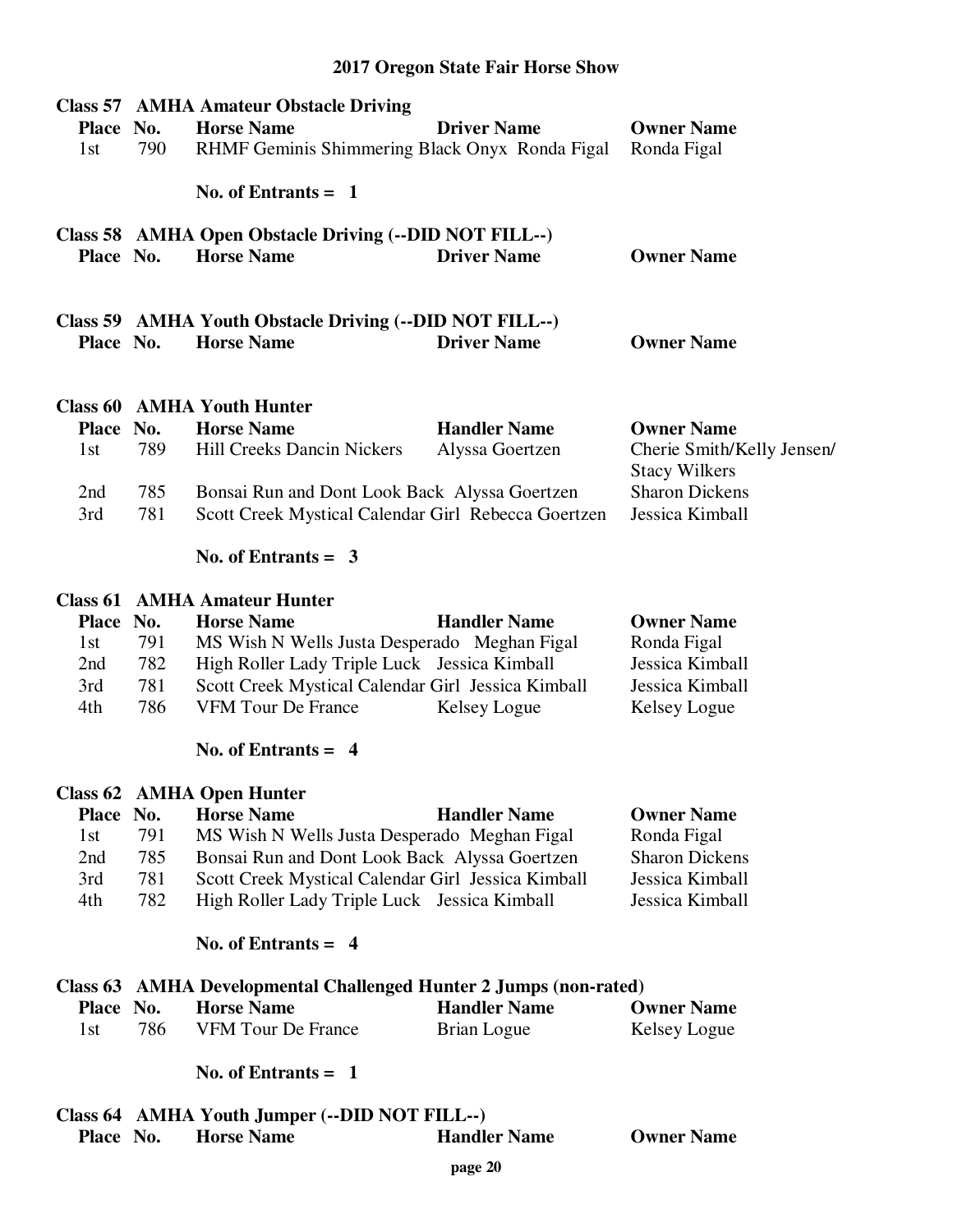# **Class 65 AMHA Amateur Jumper (--DID NOT FILL--) Place No. Horse Name Handler Name Owner Name Class 66 AMHA Open Jumper (--DID NOT FILL--) Place No. Horse Name Handler Name Owner Name Class 84 AMHA Ladies Country Pleasure Driving Place No. Horse Name Driver Name Owner Name**  1st 784 RHMF Geminis Twinklin Star Julie Hemenway Julie Hemenway 2nd 791 MS Wish N Wells Justa Desperado Meghan Figal Ronda Figal  **No. of Entrants = 2 Class 87 AMHA Gentlemen's Country Pleasure Driving Place No. Horse Name Driver Name Owner Name**  1st 791 MS Wish N Wells Justa Desperado Daniel Figal Ronda Figal  **No. of Entrants = 1 Class 89 AMHA AOTE Country Pleasure Driving Place No. Horse Name Driver Name Owner Name**  1st 784 RHMF Geminis Twinklin Star Julie Hemenway Julie Hemenway  **No. of Entrants = 1 Class 91 AMHA Amateur Country Pleasure Driving Place No. Horse Name Driver Name Owner Name**  1st 784 RHMF Geminis Twinklin Star Julie Hemenway Julie Hemenway 2nd 791 MS Wish N Wells Justa Desperado Meghan Figal Ronda Figal  **No. of Entrants = 2 Class 94 AMHA Classic Pleasure Driving Geldings Place No. Horse Name Driver Name Owner Name**  1st 786 VFM Tour De France Kelsey Logue Kelsey Logue Relsey Logue<br>
2nd 785 Bonsai Run and Dont Look Back Alvssa Goertzen Sharon Dickens 2nd 785 Bonsai Run and Dont Look Back Alyssa Goertzen 3rd 783 RHMF Geminis Sparklin Kid Cindy Irene Saum Cindy Irene Saum

**2017 Oregon State Fair Horse Show**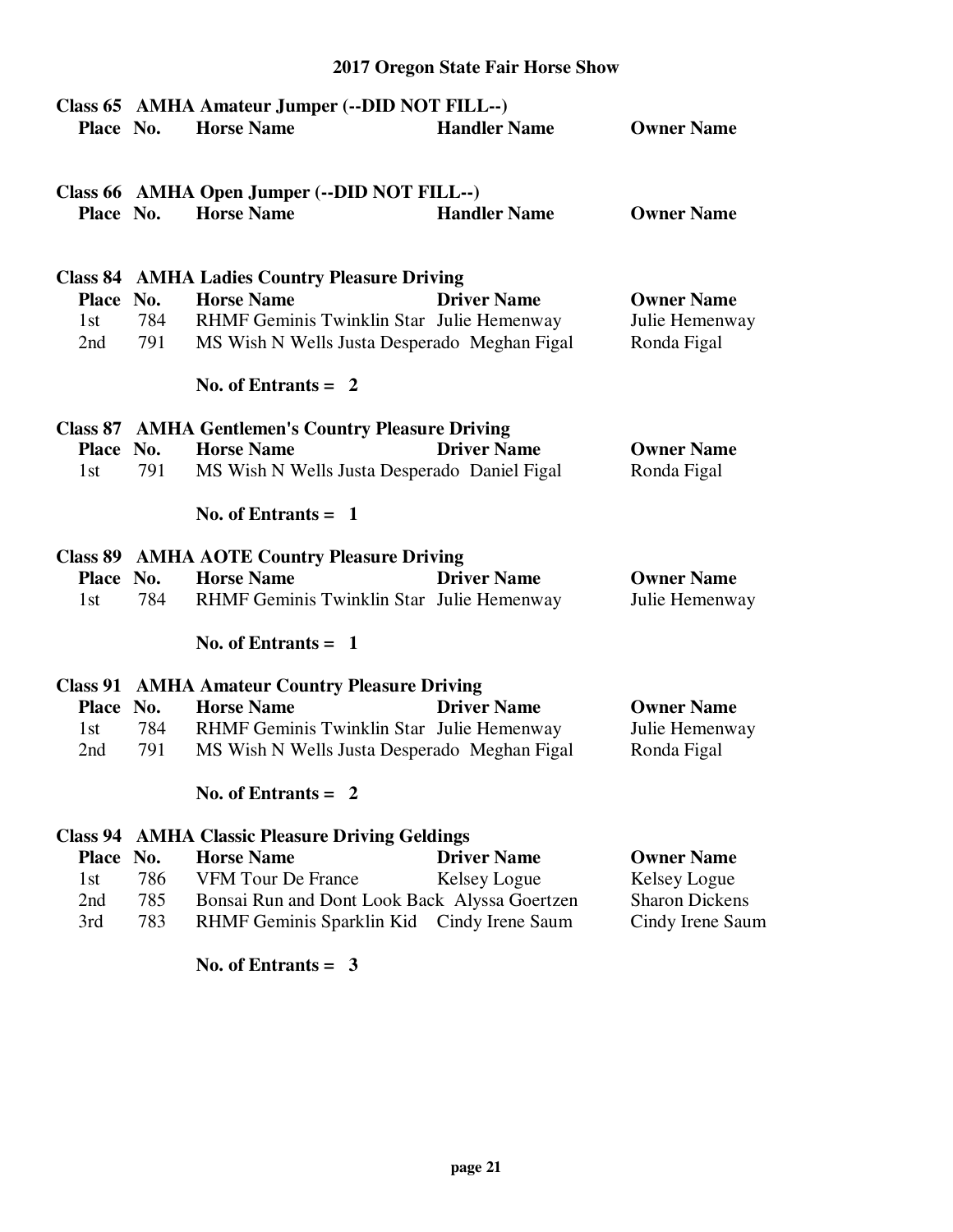# **Class 96 AMHA Classic Pleasure Driving Mares Place No. Horse Name Driver Name Owner Name**  1st 790 RHMF Geminis Shimmering Black Onyx Ronda Figal Ronda Figal 2nd 780 Lazy RS Super Star Bambi Roylance Bambi Roylance 3rd 782 High Roller Lady Triple Luck Jessica Kimball Jessica Kimball  **No. of Entrants = 3 Class 98 AMHA Classic Pleasure Driving 32" and Under (--DID NOT FILL--) Place No. Horse Name Driver Name Owner Name Class 103 AMHA Youth Classic Pleasure Driving, 18 & Under Place No. Horse Name Driver Name Owner Name**  1st 793 Dayspring Solomons Song Keira Ward Keira Ward & Hayley Savedra 9th 780 Lazy RS Super Star Hazel Clevenger Bambi Roylance  **No. of Entrants = 2 Class 105 AMHA Classic Pleasure Driving Stallions (--DID NOT FILL--) Place No. Horse Name Driver Name Owner Name Class 105.1 NWMHC Youth Pleasure Driving, 7 & Under (non-rated) Place No. Horse Name Driver Name Owner Name**  1st 788 MS Wishnwells Justin Eclipse Aspen Ruegger Summer Ruegger DQ 780 Lazy RS Super Star Hazel Clevenger Bambi Roylance  **No. of Entrants = 2 Class 107 AMHA Classic Pleasure Driving over 32" to 34" Place No. Horse Name Driver Name Owner Name**  1st 786 VFM Tour De France Kelsey Logue Kelsey Logue 2nd 790 RHMF Geminis Shimmering Black Onyx Ronda Figal Ronda Figal 3rd 785 Bonsai Run and Dont Look Back Alyssa Goertzen Sharon Dickens 4th 782 High Roller Lady Triple Luck Jessica Kimball Jessica Kimball

 **No. of Entrants = 5** 

#### **Class 110 AMHA Single Pleasure Driving Open (--DID NOT FILL--) Place No. Horse Name Driver Name Owner Name**

5th 780 Lazy RS Super Star Bambi Roylance Bambi Roylance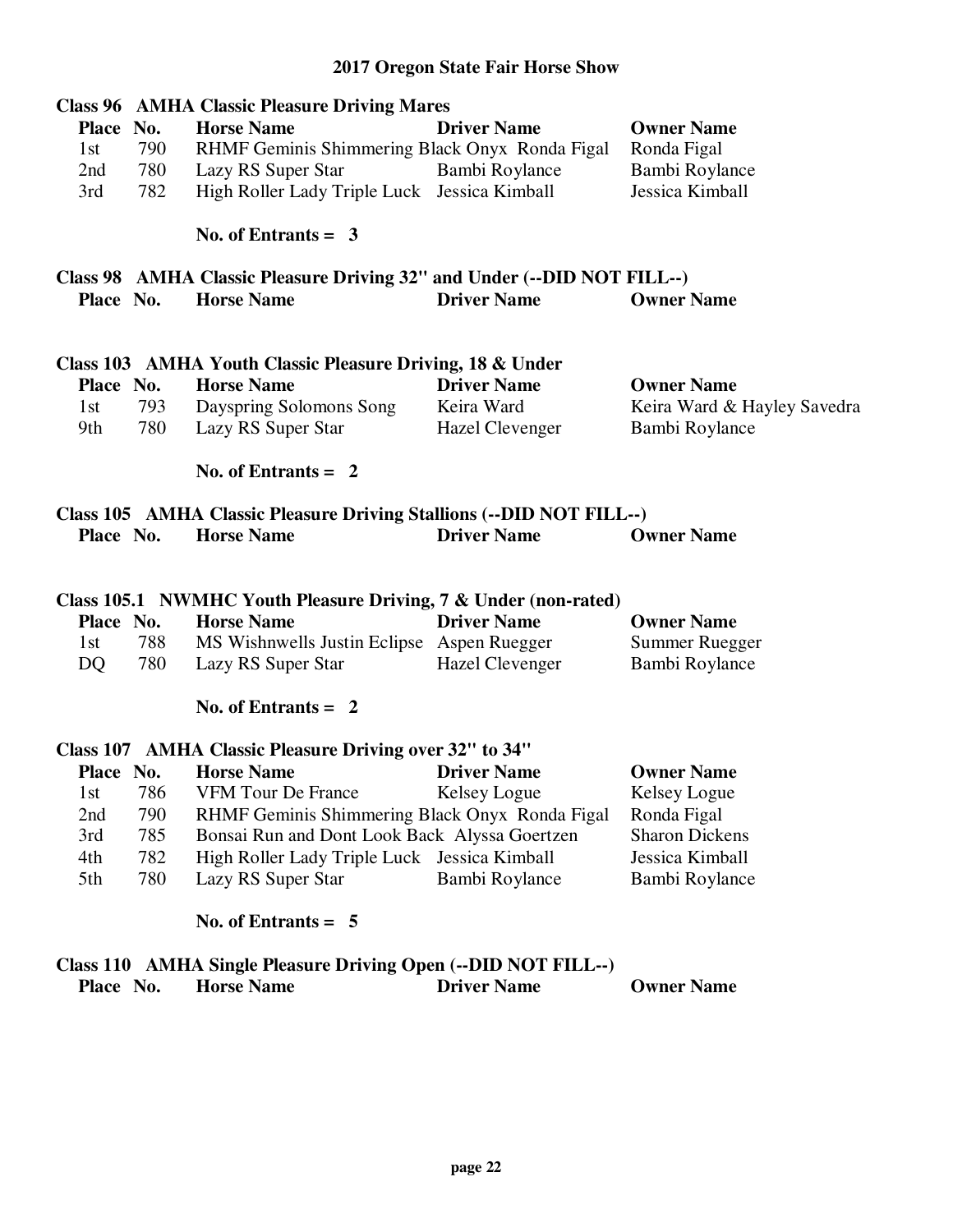| Class 111 AMHA Youth Country Pleasure Driving, 18 & Under |     |                                                                            |                                       |                                                                         |
|-----------------------------------------------------------|-----|----------------------------------------------------------------------------|---------------------------------------|-------------------------------------------------------------------------|
| Place No.<br>1st                                          | 789 | <b>Horse Name</b><br><b>Hill Creeks Dancin Nickers</b>                     | <b>Driver Name</b><br>Alyssa Goertzen | <b>Owner Name</b><br>Cherie Smith/Kelly Jensen/<br><b>Stacy Wilkers</b> |
|                                                           |     | No. of Entrants $=$ 1                                                      |                                       |                                                                         |
|                                                           |     | Class 112 AMHA Single Pleasure Driving Amateur (--DID NOT FILL--)          |                                       |                                                                         |
| Place No.                                                 |     | <b>Horse Name</b>                                                          | <b>Driver Name</b>                    | <b>Owner Name</b>                                                       |
|                                                           |     |                                                                            |                                       |                                                                         |
| Place No.                                                 |     | Class 114 AMHA Open Versatility (--DID NOT FILL--)<br><b>Horse Name</b>    | <b>Handler Name</b>                   | <b>Owner Name</b>                                                       |
|                                                           |     |                                                                            |                                       |                                                                         |
|                                                           |     | <b>Class 115 AMHA YOTE Country Pleasure Driving</b><br><b>Horse Name</b>   | <b>Driver Name</b>                    | <b>Owner Name</b>                                                       |
| Place No.<br>1st                                          | 788 | MS Wishnwells Justin Eclipse Aspen Ruegger                                 |                                       | <b>Summer Ruegger</b>                                                   |
|                                                           |     |                                                                            |                                       |                                                                         |
|                                                           |     | No. of Entrants $= 1$                                                      |                                       |                                                                         |
|                                                           |     | <b>Class 116 AMHA Youth Versatility</b>                                    |                                       |                                                                         |
| Place No.                                                 |     | <b>Horse Name</b>                                                          | <b>Handler Name</b>                   | <b>Owner Name</b>                                                       |
| 1st                                                       | 789 | <b>Hill Creeks Dancin Nickers</b>                                          | Alyssa Goertzen                       | Cherie Smith/Kelly Jensen/<br><b>Stacy Wilkers</b>                      |
|                                                           |     | No. of Entrants $= 1$                                                      |                                       |                                                                         |
|                                                           |     | Class 117 AMHA YOTE Classic Pleasure Driving (--DID NOT FILL--)            |                                       |                                                                         |
| Place No.                                                 |     | <b>Horse Name</b>                                                          | <b>Driver Name</b>                    | <b>Owner Name</b>                                                       |
|                                                           |     |                                                                            |                                       |                                                                         |
| Place No.                                                 |     | <b>Class 120 AMHA Ladies Classic Pleasure Driving</b><br><b>Horse Name</b> | <b>Driver Name</b>                    | <b>Owner Name</b>                                                       |
| 1st                                                       | 790 | RHMF Geminis Shimmering Black Onyx Ronda Figal                             |                                       | Ronda Figal                                                             |
| 2nd                                                       | 786 | <b>VFM Tour De France</b>                                                  | Kelsey Logue                          | Kelsey Logue                                                            |
| 3rd                                                       | 782 | High Roller Lady Triple Luck Jessica Kimball                               |                                       | Jessica Kimball                                                         |
|                                                           |     | No. of Entrants $=$ 3                                                      |                                       |                                                                         |
|                                                           |     | <b>Class 121 AMHA Open Roadster</b>                                        |                                       |                                                                         |
| Place No.                                                 |     | <b>Horse Name</b>                                                          | <b>Driver Name</b>                    | <b>Owner Name</b>                                                       |
| 1st                                                       | 789 | <b>Hill Creeks Dancin Nickers</b>                                          | Alyssa Goertzen                       | Cherie Smith/Kelly Jensen/<br><b>Stacy Wilkers</b>                      |
| 2nd                                                       | 791 | MS Wish N Wells Justa Desperado Meghan Figal                               |                                       | Ronda Figal                                                             |
|                                                           |     | No. of Entrants $= 2$                                                      |                                       |                                                                         |